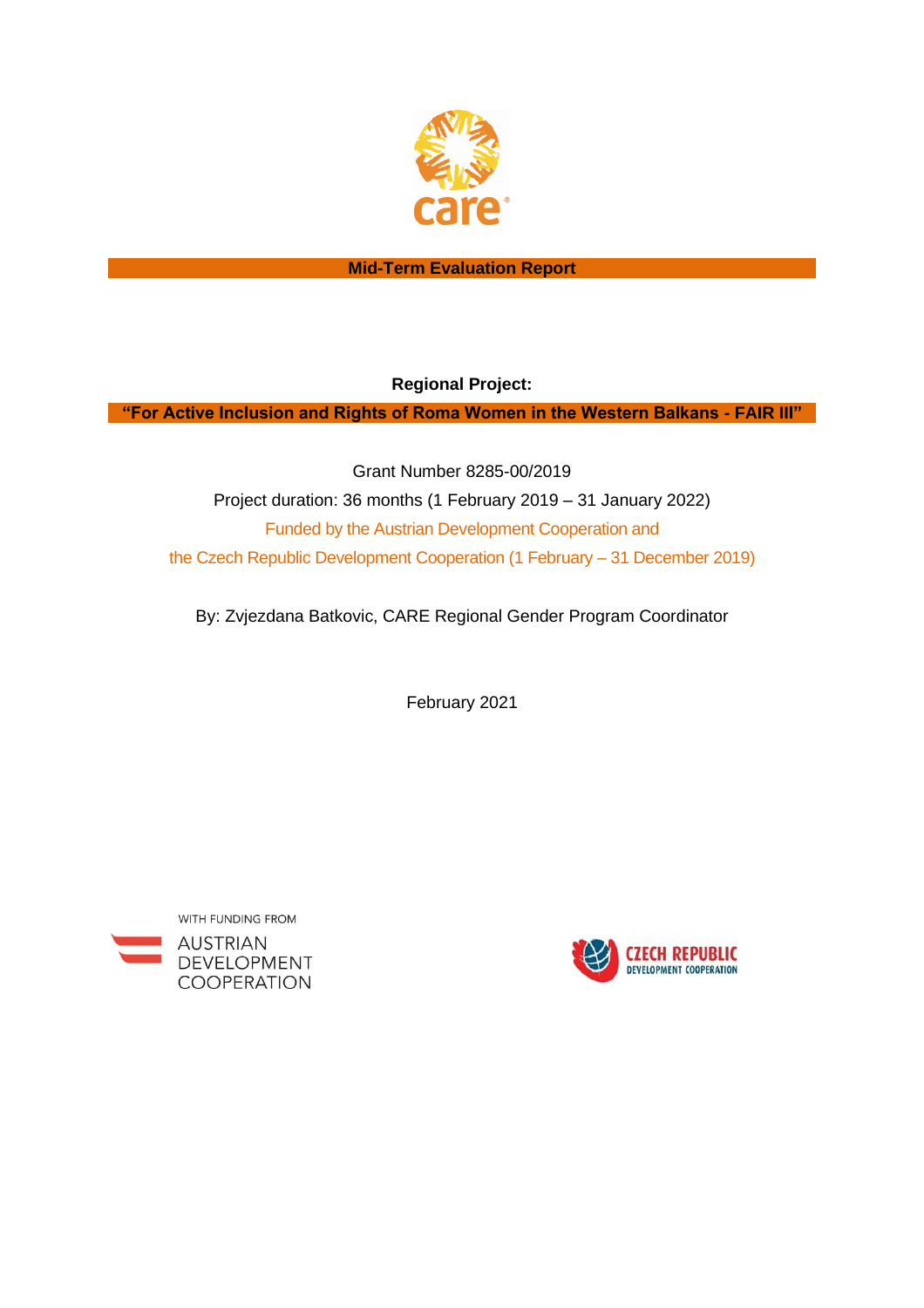# **Table of Contents**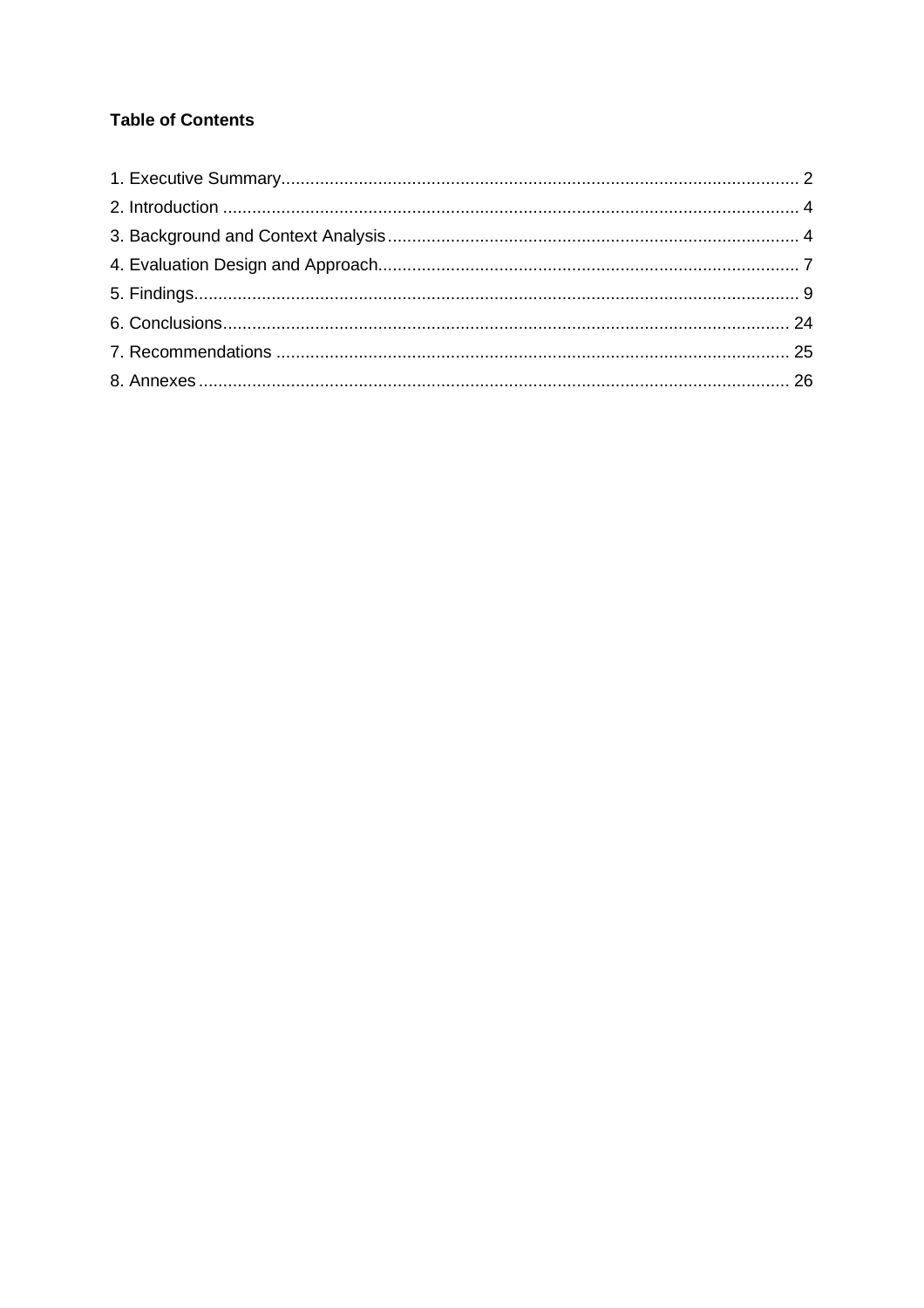# **List of Abbreviations**

| <b>ADC</b>      | <b>Austrian Development Cooperation</b>                                                                |
|-----------------|--------------------------------------------------------------------------------------------------------|
| <b>ADA</b>      | <b>Austrian Development Agency</b>                                                                     |
| <b>BiH</b>      | Republic of Bosnia and Herzegovina                                                                     |
| <b>CARE</b>     | CARE International Balkans/CARE Österreich/CARE Czech Republic                                         |
| <b>COE</b>      | <b>Council of Europe</b>                                                                               |
| <b>CSC</b>      | <b>Community Score Card</b>                                                                            |
| <b>CEDAW</b>    | Convention on the Elimination of All Forms of Discrimination Against<br>Women                          |
| CSO             | Civil Society Organisation                                                                             |
| EU              | European Union                                                                                         |
| ER              | <b>Expected Result</b>                                                                                 |
| <b>FAIR III</b> | Short project name - For Active Inclusion and Rights of Roma Women in<br>the Western Balkans Phase III |
| <b>GE</b>       | <b>Gender Equality</b>                                                                                 |
| <b>GBV</b>      | Gender-based Violence                                                                                  |
| LAP             | <b>Local Action Plan</b>                                                                               |
| <b>MNE</b>      | Republic of Montenegro                                                                                 |
| <b>MOU</b>      | Memorandum of Understanding                                                                            |
| <b>NAP</b>      | <b>National Action Plan</b>                                                                            |
| Serbia          | Republic of Serbia                                                                                     |
| <b>SRHM</b>     | Sexual, Reproductive and Maternal Health                                                               |
| <b>TOR</b>      | <b>Terms of Reference</b>                                                                              |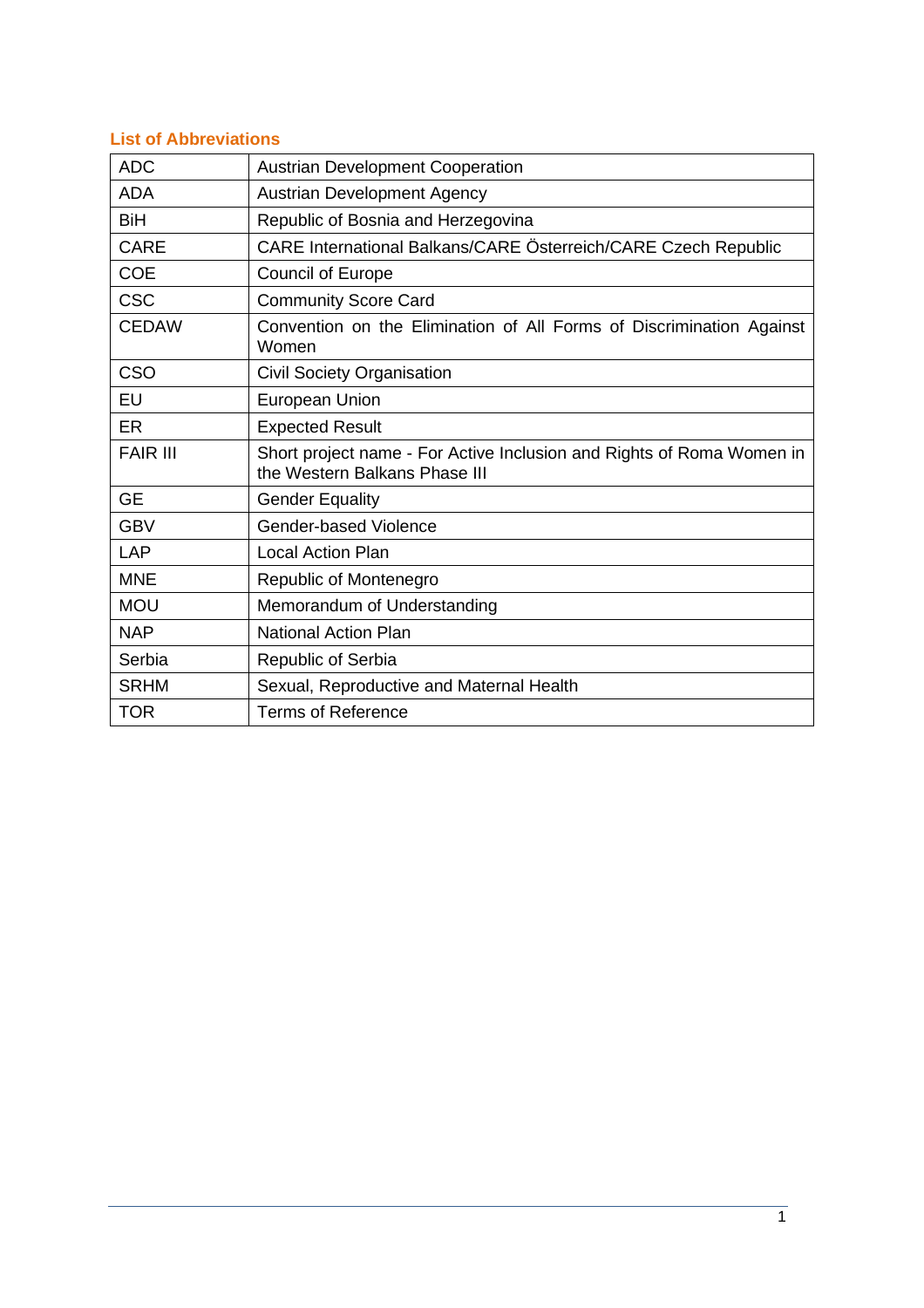### **1. Executive Summary**

The **purpose** and scope of the mid-term evaluation was to establish where progress has been made during the first half of the FAIRIII project (18 months) and where the main gaps are. The findings will, first and foremost, inform the CARE project team and partners on what aspects need particular attention and how to best approach them in order to meet the expected objectives and have the intended impact.

**Evaluation background**: The project "For Active Inclusion and Rights of Roma Women in the Western Balkans" (FAIR III)/ Grant Number 8285-00/2019 is being implemented over a period of 36 months, from February 1, 2019 to January 31, 2022. It is funded by the Austrian Development Cooperation and the Czech Development Cooperation and implemented in Bosnia and Herzegovina (BiH), Serbia and Montenegro by CARE and the six key local Roma women (lead or focused) NGOs as project partners: 'Better Future' from Tuzla and Otaharin from Bijeljina, BiH; 'Romani Cikna' from Krusevac, 'Osvit' from Nis and Roma Women Center Veliki Crljeni, Lazarevac from Serbia and 'Center for Roma Initiatives' from Niksic, Montenegro.

The overarching goal of the project is to empower Roma women and girls to be free and able to exercise their rights to live a healthy, dignified life free from violence, inequality and discrimination with support from their partners, families and communities in Bosnia and Herzegovina, Serbia and Montenegro.

**Evaluation process and methodology**: The evaluation was conducted internally, by CARE Gender Program Coordinator in three phases: a planning and tool development phase that took place in September and October 2020, the actual data collection happened in the period of November and December 2020 and the third phase – data validation and report writing was done during January and February 2021. Due to the COVID-19 restrictions all the planning consultations and actual interviews/discussions were done remotely. The process applied the following qualitative and quantitative methods and instruments: document review, anonymous online survey for partners and external stakeholders and key performance interviews with partner/sub-grantees teams and CARE Project Manager and Coordinator.

# **Key findings**

Relevance, Design & Coherence: The project has been assessed as highly relevant and aligned with the national and international priorities as countries in the EU accession process, confirming that the timing as well as the thematic scope has been well identified by CARE and the partners. On that track, the project logic has been described as comprehensive, well designed, based on lessons learned from the previous phase, developed in a transparent and participatory process with a holistic and a well-balanced approach toward addressing burning issues. The six sub-grantees with their associates implementing eight community level projects are jointly fully contributing to the overall goal., which, although not achievable by this project only, the mutually reinforcing outputs leading to the specific objective accomplishment are jointly paving the way toward that long term impact.

Effectiveness & Efficiency: The evaluation findings about the level of contribution to the envisaged results are assessed overall as positive for the first 18 months of the implementation. Approximately, 2/3 of the intended activities have been conducted and the number of directly reached beneficiaries well on track or even more than planned which is a big success taking into consideration the Covid-19 pandemic and the imposed restrictions that have affected the last third of the assessed period in a way not ever experience before (globally, life threatening, highly infectious) that caused a lock down and serious interruptions of all aspects of free movement and work. However, the evidence shows that the empowering has happened at the individual, organizational levels as well as been reflected clearly in improved relationships among national and regional key partners, Roma partners and local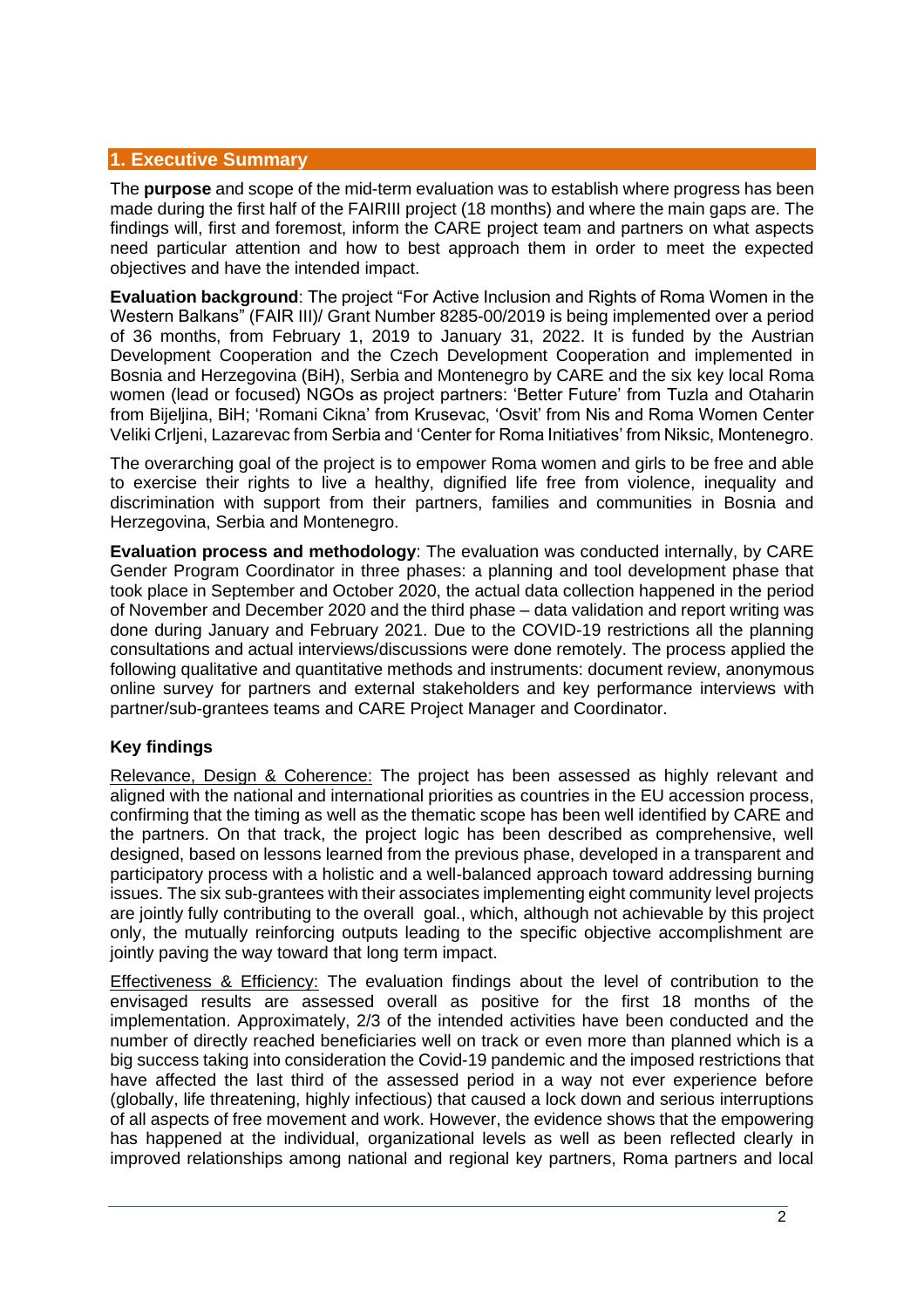and national government institutions as well between the Roma community and the government representatives (increased understanding, acceptance and mutual trust).

Impact & Sustainability: In spite of the negative effects of the pandemic, the level of impact and high sustainability potential has been recognized in the first three outputs, youth life skills education and community grants and the national and regional Roma women network. The fourth output is yet to be fully addressed and will depend on the circumstances and the opportunities for travelling and gathering of bigger groups of people. On the building agency domains of change – the empowerment of individual Roma women has happened, from the Roma CSO/NGO staff employed over a longer period of time (salary portion vs. fees) and building their technical and soft skills reporting feeling more self-confident and stronger with increased facilitation and relationship building skills. Organizationally, a large majority of partners/sub-grantees report on increased organizational capacities sustainability, improved management practices, strengthened teams, increased recognition and visibility, also reflected in the fact that more Roma women are involved in local and national working groups on strategies/action plans development, monitoring. Relations are also being established and improved through mutual exchange and learning not only among project partners regionally, but also among government counterparts from the three countries. Transforming structures by changing norms and attitudes as well as increased influence on the laws and practices is happening as a result of FAIRIII (CEDAW shadow report and LAPs developments, prevention of forced ad child marriage practices, improved level of sexual and reproductive health practices) where Roma women get recognized as important actors in their families, communities and by the government, their voice is being heard and their rights and participation considered.

### **Summary Recommendations:**

- 1. Due to the insecurities related to the Covid-19 CARE and partners reassess the level and type of risks and develop a new implementation plan.
- 2. To keep in mind health risks not only for the participants but also all the key actors implementing the project.
- 3. Partners should develop sustainability plans to address needs, challenges and opportunities for the year 2022 and further by building on the identified impact multipliers (the activities identified as having the highest potential for scaling up).
- 4. YMI LSE Coordinators should connect with the YMI mentors and other YMI partners and utilize the educational and awareness raising resources and actively engage in the Future4Youth regional movement building activities.
- 5. Continue with testing of the CSC application in new communities or the same communities but on different priorities by focusing on 'quick gains' – services that can be resolved and made sustainable over a shorter period of time.
- 6. Focus more on collecting and presenting the qualitative data and accomplishments, in a creative and innovative ways– an additional workshop for raising motivation and skills could be organized.
- 7. Continue strengthening the fundraising activities with partners, either provide assistance for identifying new/potential donors or proposal development for individual Roma organizations, national networks or for cross-border/regional network initiatives.
- 8. If the circumstances allow, put more focus on meeting the indicators related to the last output and find ways (virtual spaces) to connect and take part with relevant global movements.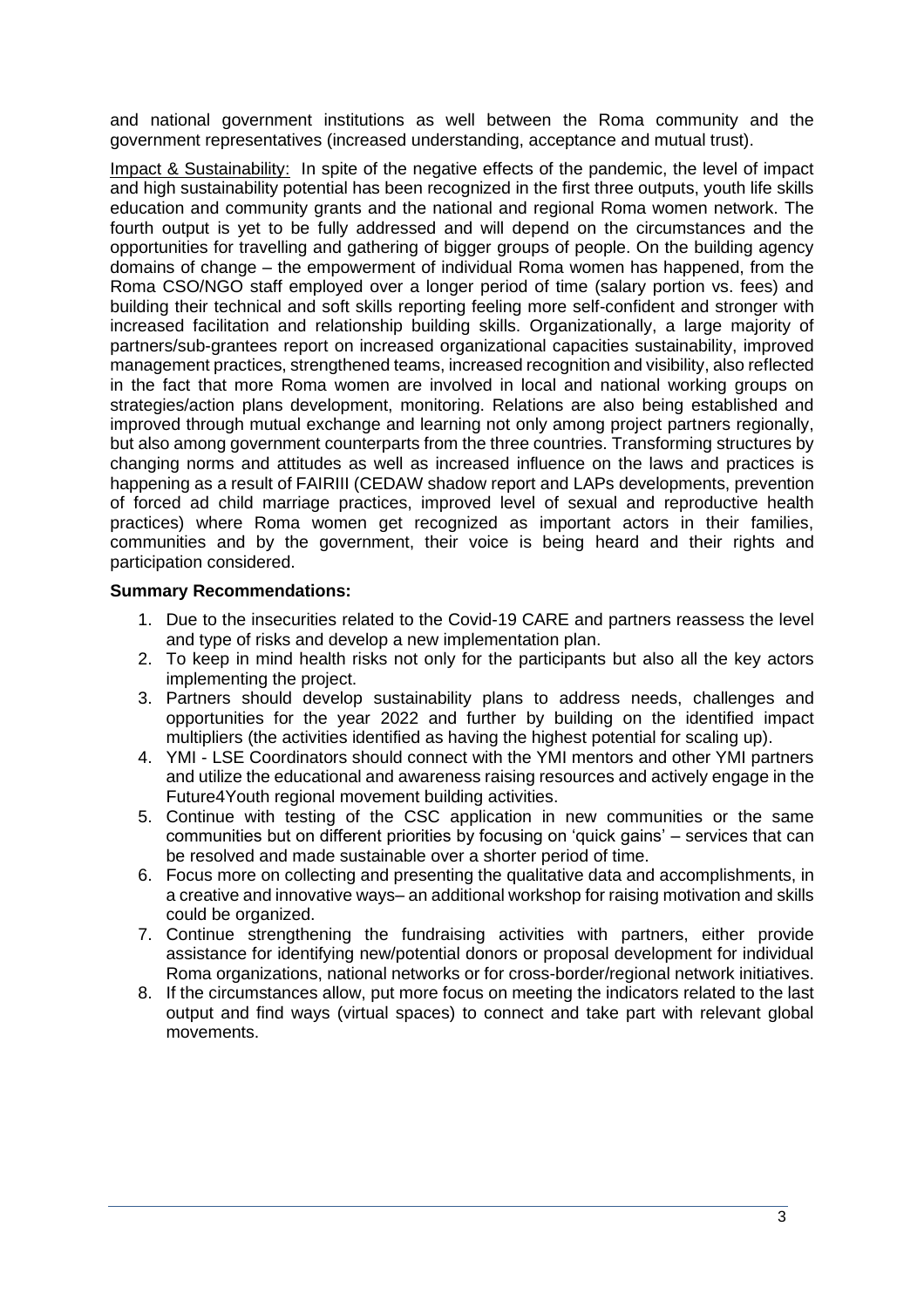# **2. Introduction**

The **purpose** of the mid-term evaluation is to establish where progress has been made during the first half of the FAIRIII project and where the main gaps are. The findings will, first and foremost, inform the CARE project team and partners on what aspects need particular attention and how to best approach them in order to meet the expected objectives and have the intended impact. As laid out in ADA Guidelines for Program and Project Evaluations 2020, the purpose is to different degrees reflected in all three functions: a) Learning function, since it seeks to understand what aspects of the intervention have worked during the first half of the project and why; b) Steering function as it presents credible and reliable findings for evidencebased decision-making (necessary adjustments) at primarily operational level and finally the c) Accountability and Communication function as it confirms the relevance of the funds used and results achieved. The full report in English will be shared with the donor and the summarized version containing the key findings, conclusions and recommendations in the local language will be shared with the project partners and other relevant stakeholders.

Thus, the mid-term evaluation's **objective** is to contribute to a comprehensive understanding of the project progress and based on the findings and recommendations inform future actions. As planned and explained in the Project Proposal, the evaluation was conducted as an internal (self-)assessment, by CARE Balkans Regional Gender Program Coordinator and the FAIR III team in close collaboration with the key partner representatives and covers the **first 18 months** of project implementation (February 1, 2019 inclusive of August 2020).

In terms of the **scope**, the evaluation builds on the Baseline, progress and activity reports produced so far as well as a series of discussions with the partners/sub-grantees. It includes analysis of the inputs collected from all five subgrantees - Roma organizations – implementers of Output 1 (youth and YMI approach related) and Output 2 (community grants on improved access to and quality of services) subgrants, the national Roma network Coordinators (one per country) as well as a certain number of key stakeholders per grant/country/partner.

The analysis conducted and results achieved have been assessed against the six OECD-DAC evaluation criteria: **relevance** (is the intervention doing the right thing), **coherence** (how well does the intervention fit), **effectiveness** (is the intervention achieving the objectives) and **efficiency** (how well are the resources used) of the action. In addition, the criteria of the **impact** (what aspect are making the biggest differences) and **sustainability** (what intervention aspects have the biggest potential to last) will be addressed from the 'road towards' perspective due to the nature of the very process (mid-term, not final). The report will be submitted as part of the planned first progress report in 2021.

# **3. Background and Context Analysis**

Context: An official continuation of the Roma Decade 2005-2015 in a form of a Poznan  $\overline{\text{Declaration}}^1$  has taken off after the project start, whereby the leaders of the three target countries reinforced their commitment to dedicate resources and focus on improved living conditions and socio-economic integration of Roma people in the Western Balkans. The leaders pledged to take all necessary steps to However, these concrete steps need yet to yield concrete results in the areas of employment, housing, education, health and the fight against discrimination of Roma.

A very segmented and 'no  $-$  to  $-$  slow' progress has also been confirmed by the in the European Commission's in their Country Reports 2020 on fundamental (Roma and Egyptian

<sup>&</sup>lt;sup>1</sup> Declaration of Partners from the Western Balkans on the Integration of the Roma within the EU Enlargement Process – the Declaration of Poznan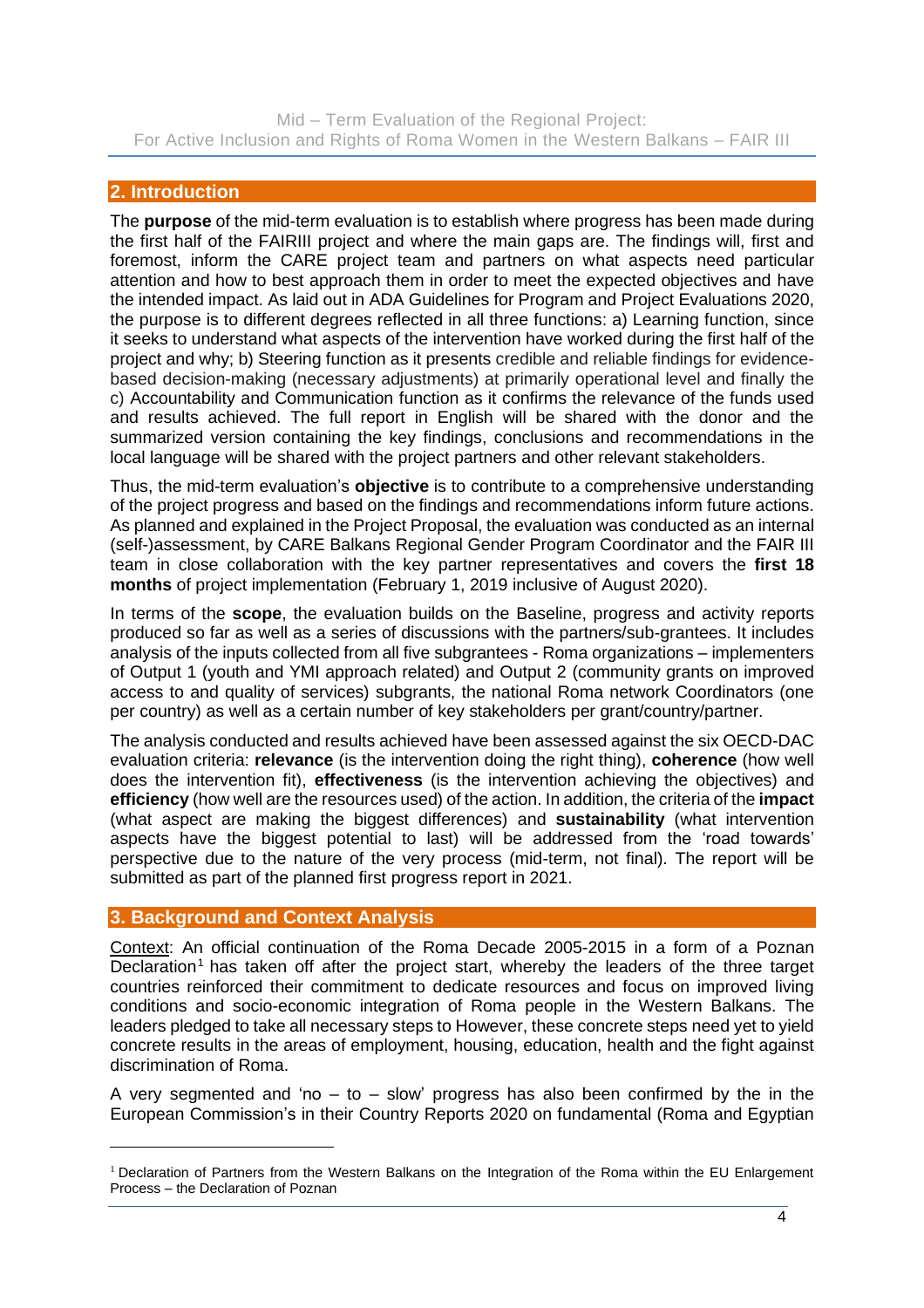minority) rights for [Bosnia and Herzegovina,](https://ec.europa.eu/neighbourhood-enlargement/sites/near/files/bosnia_and_herzegovina_report_2020.pdf) Republic o[f Serbia](https://ec.europa.eu/neighbourhood-enlargement/sites/near/files/serbia_report_2020.pdf) and [Montenegro](https://ec.europa.eu/neighbourhood-enlargement/sites/near/files/montenegro_report_2020.pdf) as part of the assessment of their journey towards their EU membership. While the legislative and institutional frameworks are largely in place, consistent and effective implementation still needs to be ensured. In spite of significant efforts of the Roma and non-Roma human rights and gender equality focused local/national and international NGOs what still remain as key barriers that hinder social and economic inclusion in all three countries are: high unemployment rate an discrimination in employment, low participation in public life, prejudice and anti-gypsism. In addition, low level of education remains an issue for employment, domestic violence often goes underreported and many young girls from Roma settlements marry at an early age.

Due to the preparation for and the execution of the elections in Serbia and Montenegro in June and August of 2020 respectively, the dynamic of project implementation was somewhat affected by delays. This is in particular true for the activities related to close collaboration with the local and national government representatives, Roma leaders as well as to budget allocations/approvals for Roma related strategies/action plans. The local elections in BiH are planned to take place in November 2020.

What was totally unexpected and has heavily impacted the entire world and the region since early spring of 2020 is the COVID-19 pandemic that marked the last six months of the assessed project implementation period (March through August 2020). A series of different level and range of restrictions introduced by the governments have impacted us all, personally and professionally. As far as FAIR III is concerned, it has on the one hand impacted the poor communities the most as authorities hadn't introduced timely and appropriate measures to protect the most vulnerable (minority communities included) and on the other had forced the project team and partners to be flexible and postpone or adjust the project activities planned for that period. CARE team had, in close collaboration with the partners, assessed the situation carefully by prioritizing health and safety of all the involved, and came up with a new plan containing: a) transfer to the online communication and project coordination; b) postponing the implementation of activities that could not be easily adapted to happen virtually - mainly related to Output 1 (face to face workshops in schools that closed down) and 4 (regional meetings and workshops due to travel restrictions) and c) enabling partners assist the communities in need by providing direct support, information sharing and delivery of humanitarian assistance (mainly hygiene packages delivery and provision of educational sessions on responsible behavior/protective measures) to the Roma and Egyptian communities in the three target countries.

Background: The project logic is comprehensive and addresses all three key components of CARE's Gender Equality Framework and is based on the following **Theory of Change** (ToC): If the project helps Roma women and girls build agency - their confidence, self-esteem, skills and capabilities + enables their empowerment to influence change in power relations, at home and in their communities and + provides space and support for transforming structures by changing norms, customs, laws and policies  $=$  Roma women and girls in the three project countries will realize their human rights and live a dignified life together with their partners, families and communities.

At the **Outcome** level, the project seeks to empower Roma women and girls to be free and able to exercise their rights to live a healthy, dignified life free from violence, inequality and discrimination with support from their partners, families and communities in Bosnia and Herzegovina, Serbia and Montenegro.

The intervention is being implemented by CARE (the core members being full-time Project Manager and Coordinator) and partners across three countries, in fifteen towns and thirty-eight communities. Out of four mutually reinforcing outputs, the first two are being delivered directly by six sub-grantees, Roma lead or focused local/national civil society organizations. The eight sub-grants were awarded during the project's inception phase as a result of an internal (national Roma and Egyptian networks) competitive selection process. Only two partner organizations were awarded with two/both sub-grants, Otaharin in BiH and Centre for Roma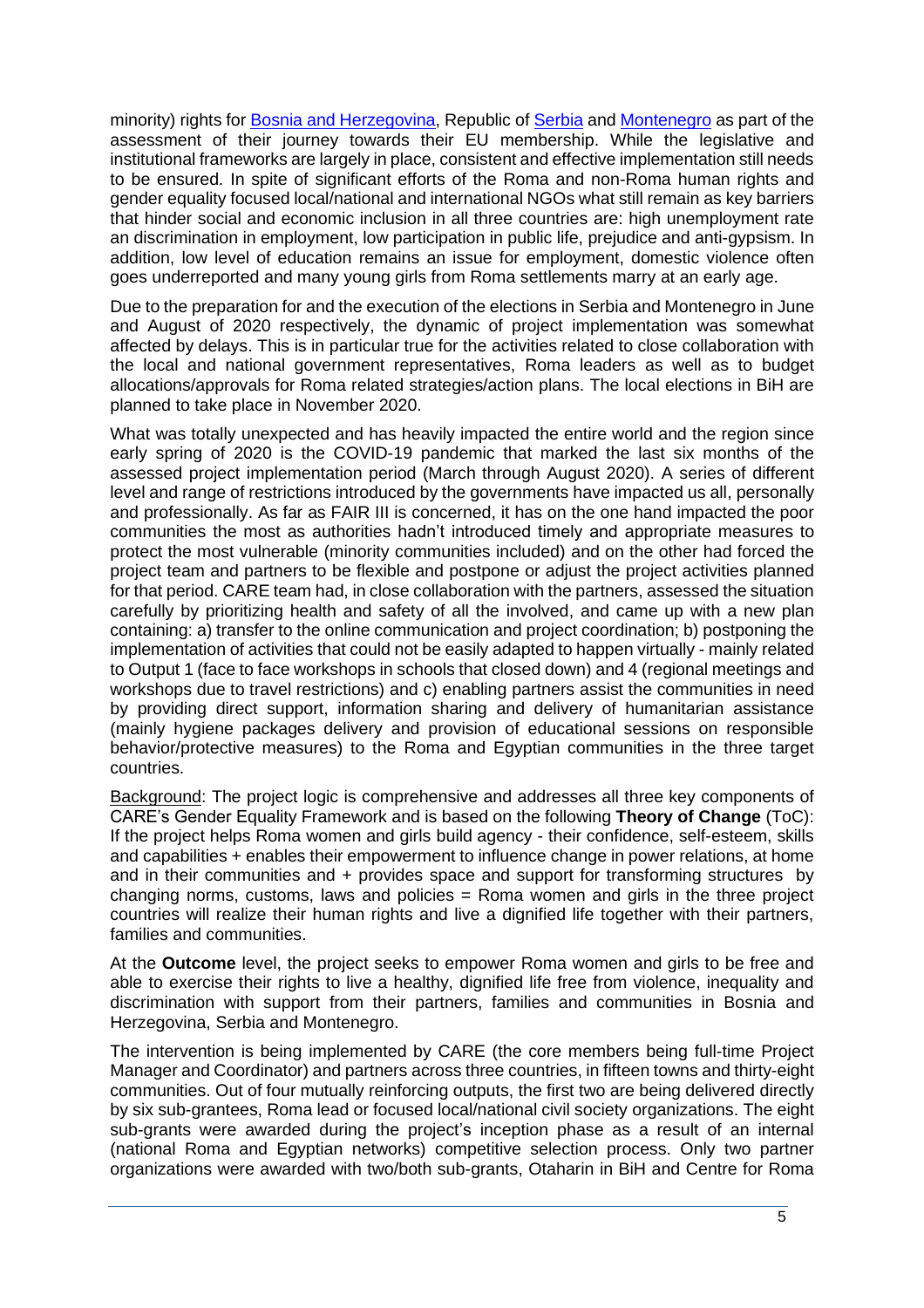Initiatives (CRI) in Montenegro since they had managed to demonstrate the required level of organizational and programmatic capacities. CARE's role is to provides the sub-grantees with technical support, continuous guidance and mentoring (capacity strengthening on individual and organizational levels) as well as to help them more effectively network with other peer organizations and allies nationally and regionally/cross-border.

**Output 1** refers to the enhanced capacities of Roma CSOs, youth, and key community actors to practice and promote gender equitable, healthy and non-violent lifestyle with help of tested models and approaches. The three awarded sub-grants, one per country, are being implemented by the following partner organizations:

- 1. Citizen's Association for Promotion of Education of Roma *Otaharin* (Bijeljina, BiH)
- 2. *Center for Roma Initiatives* (CRI) (Nikšić, Montenegro),
- 3. Roma Women Association *Osvit* (Niš, Republic of Serbia)

These organizations work with youth (Roma and non-Roma youth in schools and local communities) and representatives of educational institutions.

Five sub-grantees (two from Serbia and BiH and one from Montenegro) have been leading the work under the second expected result (**Output 2**) on improved access to and provision of services for Roma, Egyptian (RE) women and girls (in particular on SRMH, GBV and Education) by strengthening their own capacities and the existing participatory accountability community mechanisms and they are:

- 1. Organization for Promotion of Education of Roma *Otaharin* (Bijeljina, BiH) in cooperation with an associate from the Romani Cej organization Prnjavor
- 2. Association of Roma Women *Better Future* (Tuzla, BiH) in cooperation with an associate from the Romani Cej organization Prnjavor;
- 3. *Center for Roma Initiatives* (CRI), from Nikšić, Montenegro
- 4. Women Roma Center *Veliki Crljeni* (Lazarevac, Serbia)
- 5. *Romani Cikna* (Kruševac, Serbia).

**Output 3** aims at enabling three national-level Roma women networks: Montengrin network FIRST, BiH network Success and Roma Women Network of Republic of Serbia to be active and contribute to the effective functioning of the regional Roma Women Balkans Network and its enhanced efforts towards Post 2020 EU Roma Integration Agenda. Three Roma women as Coordinators/Facilitators were appointed by each network to enhance the networks' impact, monitor and record their activities and also help with monitoring of how respective governments implement the international treaties/conventions related to Roma(women) rights. The network coordinators/facilitators' engagement is being managed by one of the selected partner organization per country (Better Future in BiH, Romani Cikna in Republic of Serbia and CRI in Montenegro) that are in charge for their employment contracts and related administrative obligations. In addition, the establishment of a Roma Women Balkans Network took place in the first period of the project implementation and an agreement was reached that CARE would coordinate the work of this cross-border network until the end of the project.

And finally, through the last expected result (**Output 4**), Roma women and girls, CSOs and Networks were meant to become actively engaged in regional and global social movement initiatives promoting and advocating for gender equality and (minority) women's rights. The latter two outputs were planned to be directly managed by the CARE team. The last one was planned to be gaining more attention in the last part of the implementation cycle.

The project was planned to target 26,150 people in total – aiming at 85% Roma and over 60% women and girls. Over 20,000 people were expected to be reached in the three target countries directly and about 78,000 as indirect beneficiaries.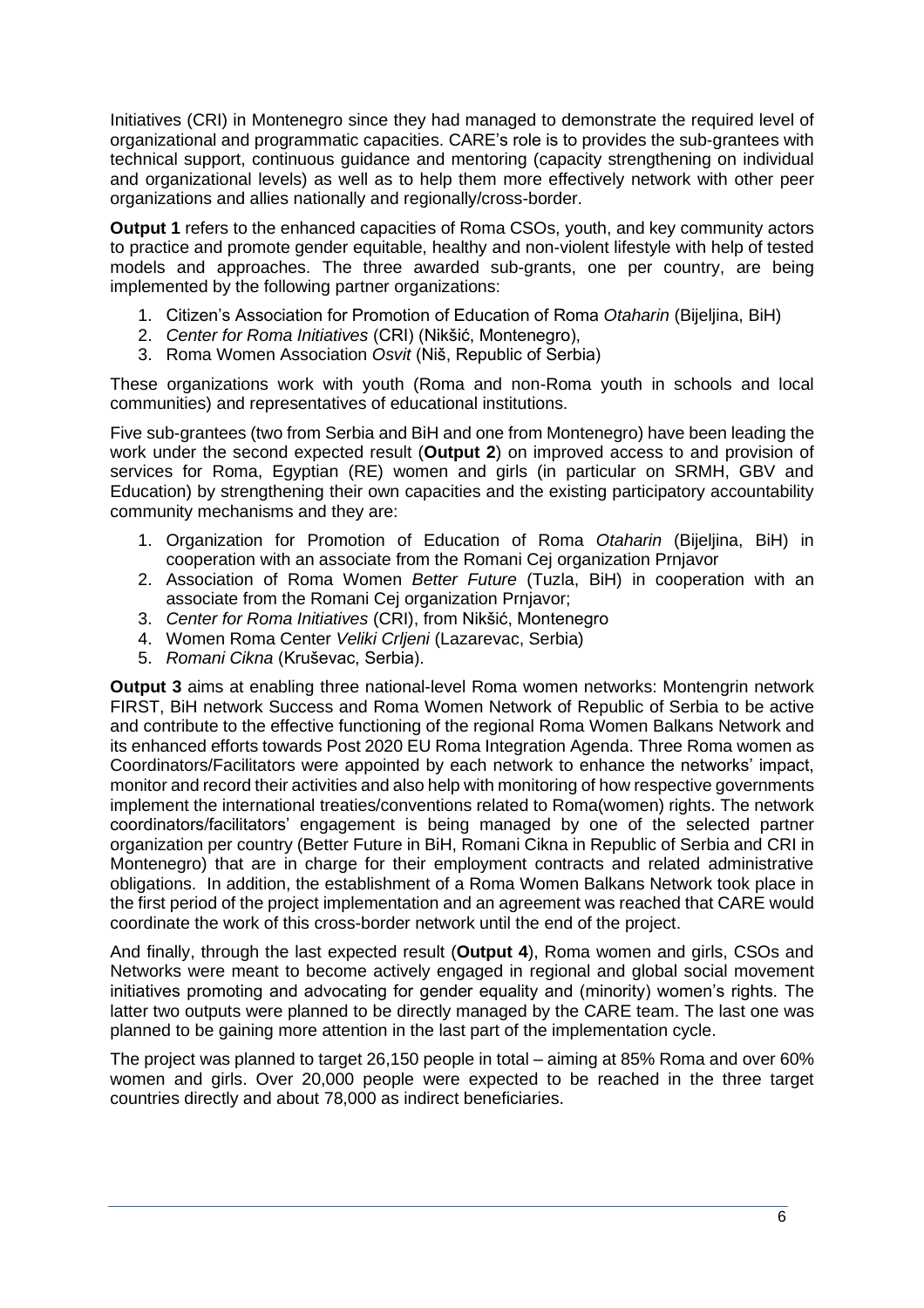# **4. Evaluation Design and Approach**

### 4.1. Methodological Approach

This mid-term evaluation used a **non-experimental design** since it considers the extent to which change has occurred only for those affected by FAIRIII and **a 'mixed methods'** in terms of **methodological approach** which ensures that**,** although being conducted internally, relevant and good quality data is collected and analyzed resulting in an objective and sound assessment of progress. Therefore, the process was built as a participatory effort including the key actors, most relevant representatives of CARE FAIRIII team, partners and the external stakeholders directly engaged in at least one segment of the initiative.

When it comes to the assessment of the project relevance reflected in the design, monitoring and implementation against ADA's fundamental principles, FAIRIII in its essence is about contributing to increased gender equality (ADA's and CARE's gender equality framework) and inclusiveness as well as anti-discriminatory behavior. It is being implemented with a gender lens on and genuine participation of the target population via local Roma (women) led civil society organizations as well as of the relevant government representatives and has been so far successful in seeking to:

- 1. Strengthen capacities of Roma women and girls, the marginalized youth and the Roma CSOs to play a role of agents of change (build agency) in their communities;
- 2. Help them own and exercise more effectively their role of enabler and mediator between Roma communities and the authorities in creating better relationships based on mutual understanding and support to jointly address the priorities identified and;
- 3. Transform structures by introducing and modeling new, different approaches and methods in improving access and quality of service provision to the Roma mainly in the areas of (sexual and reproductive) health, education, and social welfare.

All the indicators were adequately defined (and are being monitored in the same fashion) to reflect the main target population disaggregated by ethnicity (as much as possible, depending on how the Roma/Egyptian participants decide to identify as a minority), age and type of participant (local CSOs, local and/or national government, school staff, media representatives, community workers, etc.). Through regular email/Skype/phone communication, monitoring visits and reporting, CARE ensures further transparency and accountability towards the population it serves as well as the subgrantees/local CSOs as implementing partners.

During the reporting period, CARE International updated Safeguarding Policy on Protection from Sexual Harassment, Exploitation and Abuse, and Child Abuse (PSHEA-CA) that came into force on April 15, 2020 clearly describing our zero tolerance towards any type of sexual misconduct and survivor-centered approach, the commitments and standards of expected behavior relevant for all CARE employees and the related personnel, including partners/subgrantees staff and volunteers. CARE Germany managing CARE Balkans as its Lead Member has also put in place a Protocol describing available channels for reporting feedback, suspicions, and complaints as well as how the complaints are being handled. All CARE staff members have in the meantime signed the Policy/Code of Conduct and it has become an integral part of the Subgrant Agreements/Contracts. In addition to the initial awareness raising session on the Policy and the available protection mechanism, FAIRII partners' capacity strengthening to recognize and adequately respond to SHEA-CA cases as well as develop community level, accessible and safe channels if those developed by CARE do not meet the requirements, is planned to be worked on with help of CARE's PSHEA Focal Point until the end of the project.

# 4.2. Data Collection and Analysis Tools

The methodology was designed with the purpose to allow for triangulation of the findings maximising thereby the quality of the recommendations with an aim to, on the one hand, provide useful information for CARE and the partners for the remainder of the project and, on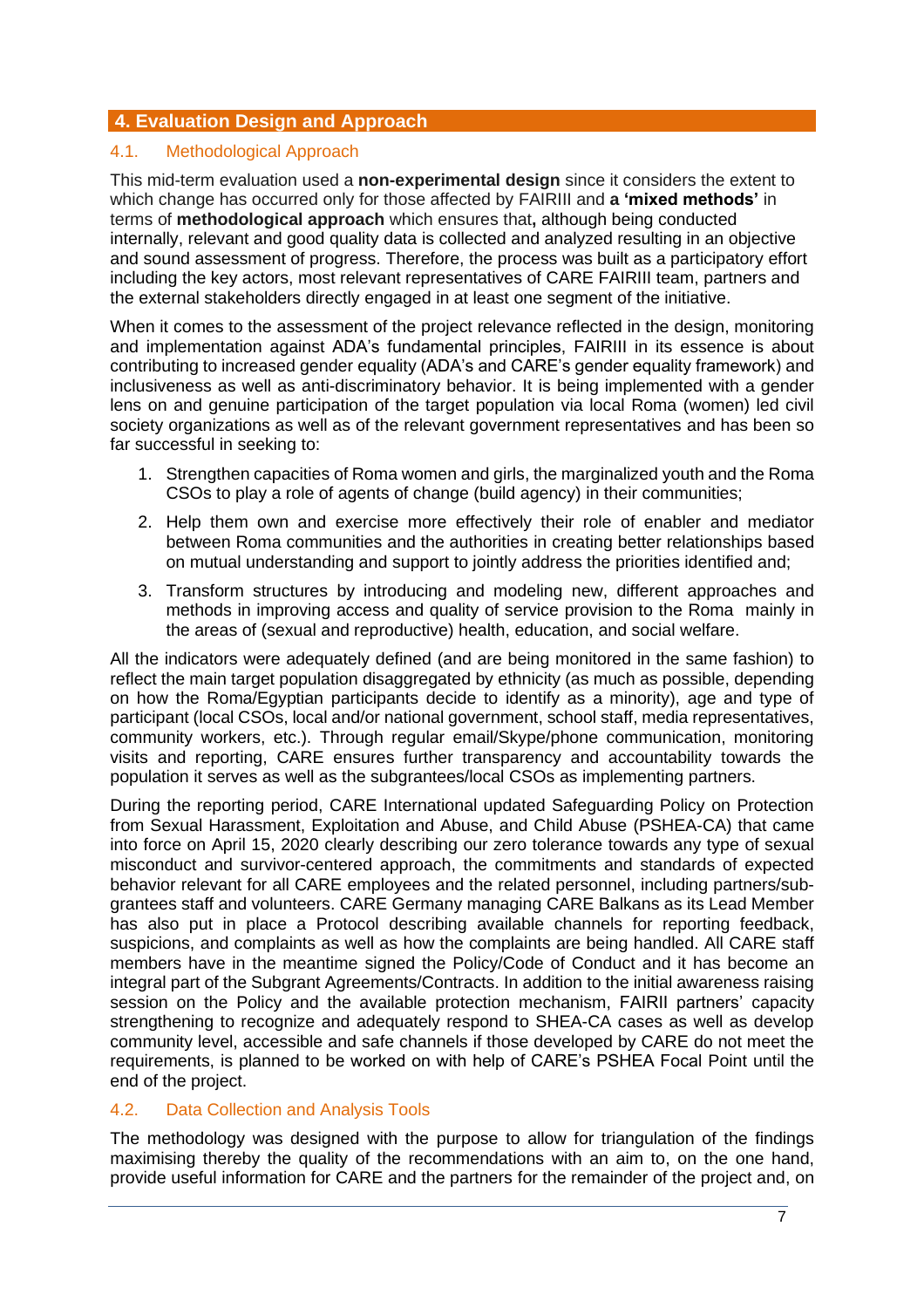the other, to help partner organizations' develop their project exit strategies/sustainability plans for the phase following the end of the project.

CARE's Regional Gender Equality Program Coordinator was guiding the process and is responsible for the data collection tool development/baseline tools adjustments, analysis, and report development. The surveys, data collection spreadsheet on the indicators and the interviews were done in one version of the local language that all understand and communicate in for better understanding and a smoother process. As mentioned in the introduction, the summary of the report will be translated from English into the local language and presented/shared with the Roma partner organizations with clear recommendations aimed at improvements and the sustainability prospects presented to the partners.

It is important to note that there are two assessments on changes and attitudes not planned to be conducted at the mid-term, only at the baseline and as part of the external final project evaluation. One refers to the first output and the changes with young people as a result of a series of life skills education sessions held in schools and communities lead by three Roma organization partners (sub-grantees). The second relates to the second output and is type of random community survey conducted by five Roma organization partners (sub-grantees) on the satisfaction with or/and access to the services available.

The evaluation was conducted in three phases: a planning and tool development phase that took place in September and October 2020, actual data collection happened in the period of November and December 2020 and the third phase – data validation and report writing was done during January and February 2021. Due to the COVID-19 restrictions all the planning consultations and actual interviews/discussions were done remotely. The process applied both, qualitative and quantitative methods and instruments as follows:

- o **Document Review/desk top research**: FAIR III 1st Progress Report covering the first year of project implementation (February 2019 – January 2020) and the following Activity Report for the six-month period (Feb-July 2020); Partner narrative reports on sub-grant implementation for the first 18 months. The progress update for the intervention's evaluation period was reported by partners/sub-grantees for each Output level indicator from the project's Log-frame via a tool/excel spreadsheet used for the Baseline data collection. The tool itself was upgraded to reflect partners' feedback and suggestions received during the discussions following the baseline report. And finally, the EU Country/Progress Reports for 2020 were reviewed to better understand if any major changes had happened in the topic related political and socioeconomic context in the target countries (excerpts on the Roma related issues from the reports are briefly described under the Context of the report and in more detail presented in Annex 4).
- o **Anonymous online survey for all the staff members and volunteers** of the Roma (lead or focused) CSOs directly working on the project: the survey had been distributed to 60 persons, with the response rate of 78.3% (47 people responded).
- o **Anonymous online survey for key stakeholders** (representatives of schools, centres for social work, police, municipality officials in charge for Roma issues and the media collaborating of the project): the survey was sent to 31 people recommended by the partners (23 female and 8 male; 12 in Serbia, 10 in BiH and 9 in Montenegro). A total of 17 responses were received or 54.8%.

Both surveys (Annex 1) combined open- and close – ended questions addressing the aspects of relevance of the project, the level of success in reaching the project objectives, key activities/goals with the highest sustainability potential as well as the limitations that hinder or present an issue for meeting the expected results. Reflections on the implications of Covid-19 pandemic were also included. For the partners, the survey also contained a question on the quality of project management from CARE's side.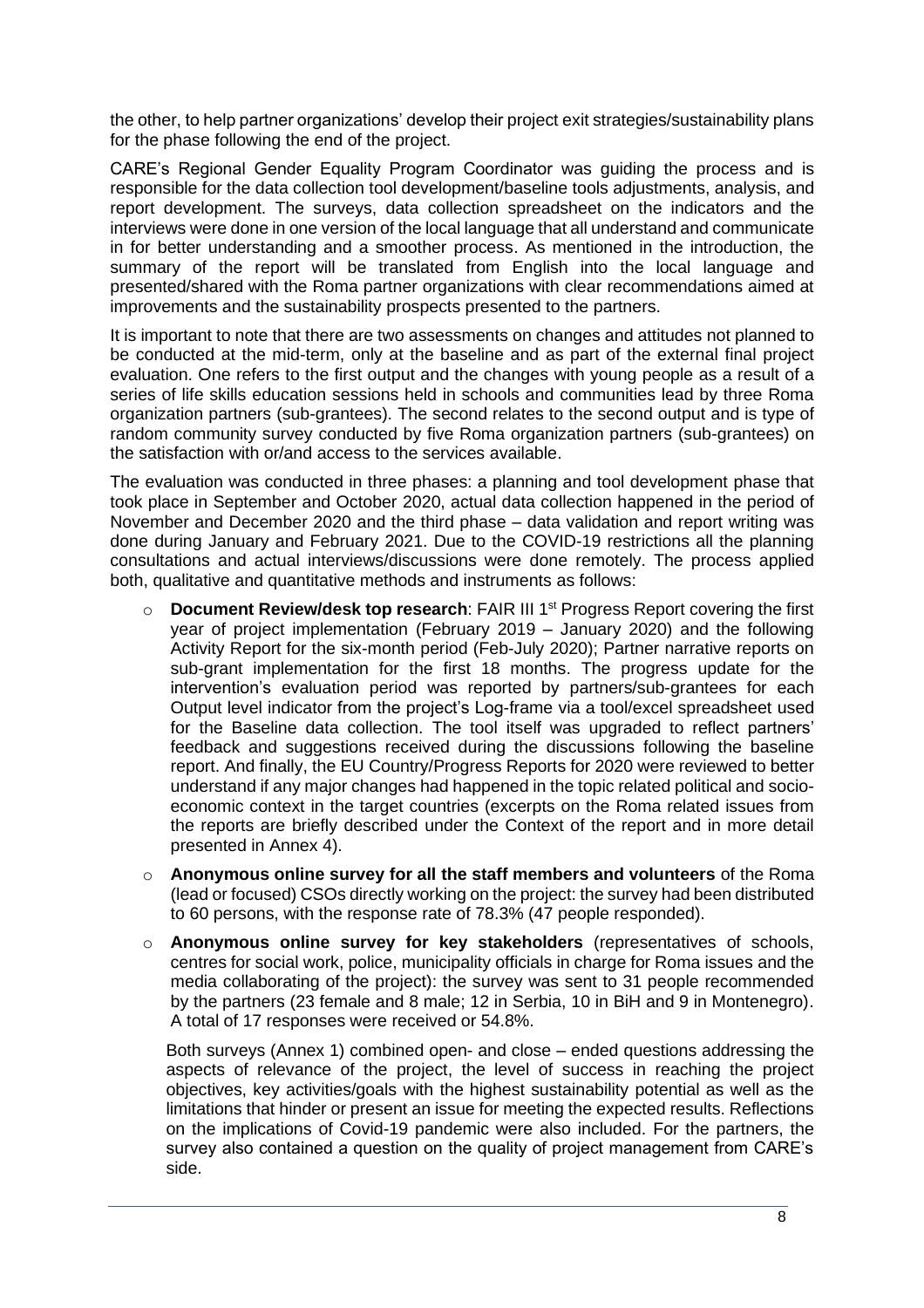o **Key performance interviews – online** via Skype and Zoom with 15 (13 female and 2 male) representatives of six partners managing and coordinating sub-grants and national networks and two key CARE FAIRIII team members – Project Manager and Coordinator. The people had been selected since they are directly engaged and play an active role in the project. A set of guiding/open-ended questions were developed to help facilitate the process that lasted between 60 and 90 minutes per interview with a small group of two to three persons taking part (please see a set of guiding questions in Annex 3).

### 4.3. Risks, Limitations and Mitigation Measures

As already briefly noted, the biggest obstacle to implement the project as initially envisaged was caused by the Covid-19 pandemic that caused the introduction of movement restrictions by all the governments in most of the world, the Balkan countries included. The strict measures affected the last six months of the evaluation period limiting most of the regional and national level gatherings and exchanges among bigger groups of people.

As far as the mid-term evaluation process is concerned, due to the so called second wave of the pandemic that started in the early Fall of 2020 and is still ongoing, no face to face process introduction and data collection was organized but were held online, via either small group Skype/Zoom sessions or virtual project workshops and meetings. To avoid any risk of exclusion or discrimination, CARE made sure prior to the evaluation, that all partner representatives had access to and were available to take part virtually. Investing into Roma CSOs/partner organizations capacity over a longer period of time has once again proved to be justified for a longer-term benefit. Although, online communication between CARE and partners (emails, catch up meetings, thematic discussions and consultations) had been ongoing before the pandemic, it becoming basically the only option during certain periods in 2020 required solid and maintained IT equipment and a satisfactory level of technical skills on the side of partners' staff.

### **5. Findings**

In this chapter the key mid-term evaluation findings are presented whereby the relevance to evaluation criteria and questions from the Evaluation Matrix (Annex 3) is ensured. The six category rating from ADA's Evaluation 2020 Guidelines/ADC Result Assessment form have been used and they are as follows: **F**=fully achieved; **L**= largely achieved; **P**=partially achieved; **N**= not achieved; **NAP**=not applicable and **NAS**=not assessed.

# **Evaluation criterion: 5.1 Relevance – Is the intervention doing the right things?**

#### *Question 5.1.1: To what extent have the objectives of the intervention responded to the needs of the local communities and the strategic development policy of the target countries?*

**Finding 1 (F):** The project has been **fully relevant** in terms of addressing the needs of the local Roma communities and is in line with the national strategic priorities of the target countries.

FAIRIII was developed based on the evaluation findings of the previous project phase reflecting opinions and recommendations from all relevant stakeholders and external experts on key issues and needs Roma women, girls and youth. Hence, as described in the project proposal as well as the context analysis above, the project is aligned with the EU and national level policies and thereby not only responds, but also contributes to an increased attention and progress in the following Sustainable Development Goals that speak to health and well-being for all (SDG3), gender equality (SDG5), reducing inequalities (SDG10). Further, the intervention is fully aligned with the ADC's principles of gender equality and empowerment of marginalized women and girls by engaging men and boys as allies in the promotion of democracy and human rights. By investing in the personal and professional development of Roma women and girls and creating an enabling environment for their social integration and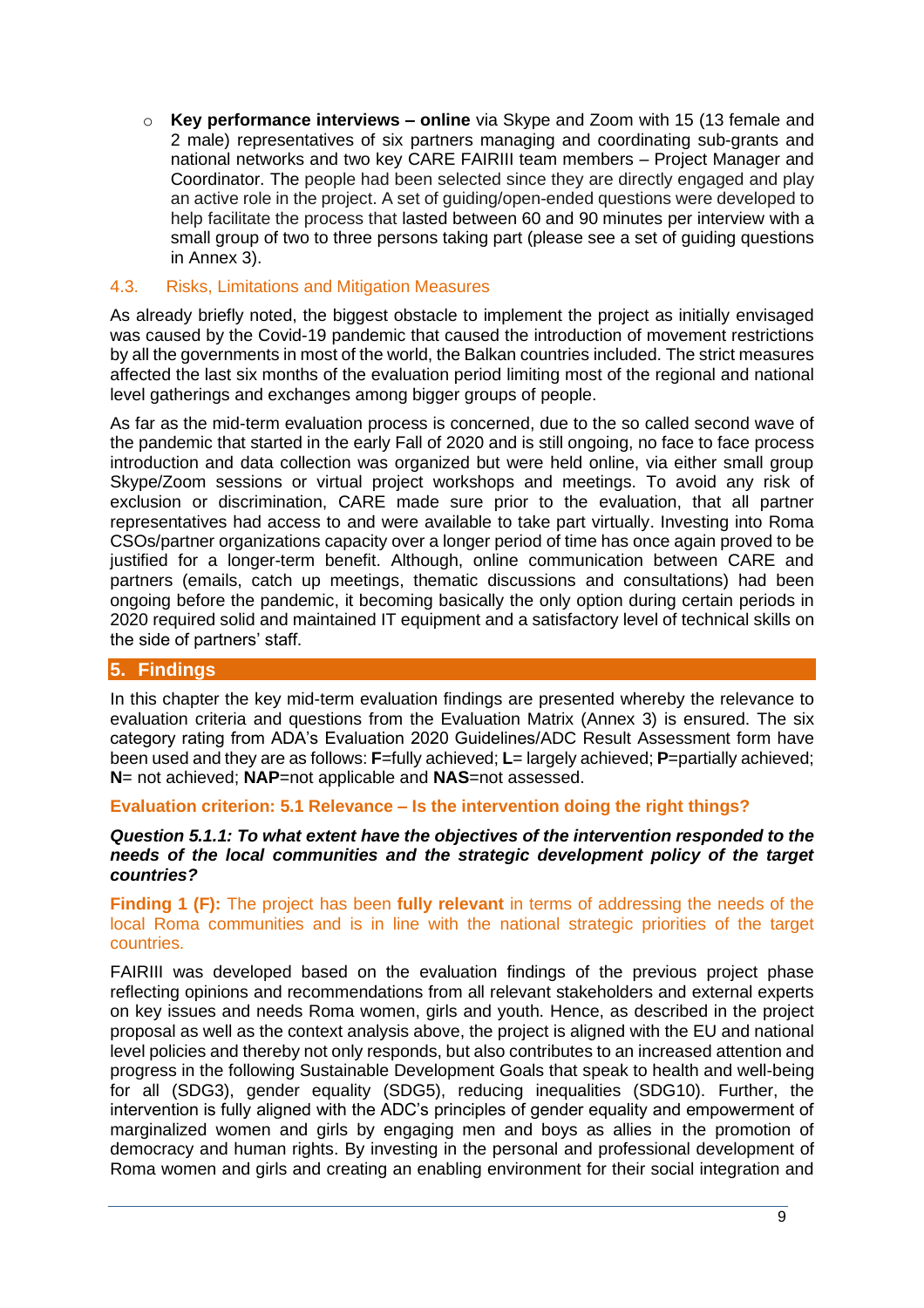their improved living conditions, the project is contributing to sustainable poverty reduction in the long run. In addition, with the good governance and human rights focus and the rightsbased approach the project clearly contributes one of ADCs long-term goals related to the EU accession process for all the three target countries.

A majority of surveyed partners (74.7%) and stakeholders (70.6%) agree that the FAIRIII is doing the right things by addressing the key needs and priorities of the local Roma communities in target locations in Bosnia and Herzegovina, Serbia and Montenegro. This is in particular true for the lack of social integration and participation in the public life, equal access to and the quality of the services provided (health, education) as well as decision making power and inclusion in implementation of the Roma related strategies and plans. Those who have assessed this indicator as being partially met refer to the segments like housing and employment that are also highly problematic issues in all three target countries, but not a direct focus of this intervention. However, many interviewees recognize that the Roma (lead) civil society organizations and Roma women and men engaged had significantly benefited also financially from the support. The fact that there are no other projects that in this empowering way enable local Roma women organizations to connect and network both at the national but also regional levels has been mentioned by many evaluation participants as unique and valuable. All the activities implemented so far have been assessed as highly relevant, from the: life skills workshops delivered at schools, learning about and beginning of the community score card implementation when it comes to increasing access to and the quality of service provision by power holders from the side of right holders (Roma as service users) to regional Roma network establishment.

Both partners and stakeholders similarly perceive the high level of relevance and success of the intervention in strengthening Roma civil society organizations (please see the table the below). That has been reiterated during the interviews by recognizing CARE's unique highly transparent and participatory approach in empowering Roma women (lead) organizations,

partly through helping them raise their profile and gain professional skills as well as by ensuring a portion of operational costs and salaries of the staff engaged in the sub-grants. That has enabled partners to do their job better and to not constantly function in a survivor mode. Thus, partners claim that this type of support has made them



acknowledged as a relevant actor not only by the Roma community (male leaders in particular) and the non-Roma civil society, but also with the government institutions where they are now better positioned to get a seat at the table and influence longer-term, structural changes. In addition, the projects is seen as being innovative since it introduces and pilots new tools and methods piloted (like Community Score Card – CSC or Social Analysis and Action – SAA) that other CSOs, Roma and non-Roma can learn from.

### *Question 5.1.2: Has the intervention logic been comprehensive?*

### **Finding 2 (F):** The intervention logic is clear and well-articulated; the indicators are clear and SMART **(fully comprehensive)**

As briefly explained in the Background section above, the project has been planned and designed with a clear theory of change in mind, based on the lessons learned from the previous phases, including the type of partners, participants and the overall socio-economic context. The logic applied so far seems to be comprehensive and directly and clearly contributing to the project goal. Each of the four expected results/outputs directly or indirectly builds agency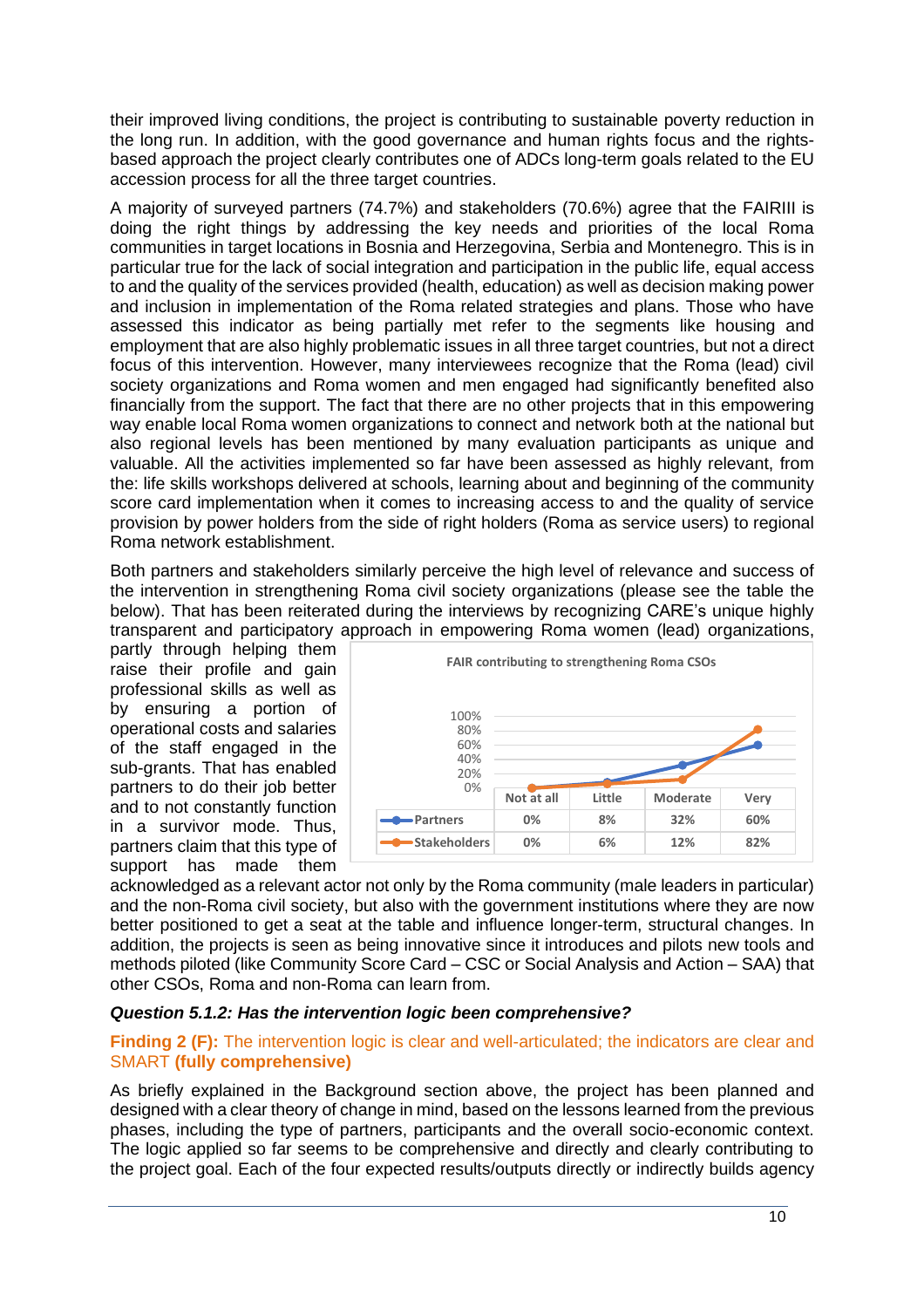of Roma women, girls, men and boys to be skilful and confident in exercising their rights, building healthy and effective relationships within a school, a household, a CSO or in a community, but also lobby and advocate at different levels for transformed structures and attitudes of the power holders and frameworks in place to better respond to the needs of ethnic and gender minorities. The outputs are intertwined and mutually reinforcing since teams within partner organizations and then partners on a national and regional levels exchange their skills, learn from each other and provide support and encouragement toward an improved position and role of Roma women and girls in the target societies. While CARE is in charge of managing and coordinating the entire intervention, the first two outputs are directly implemented by partner organizations via sub-grant agreement with CARE. Further, CARE coordinates and

The Roma community is encouraged to take the responsibility and is learning how to independently resolve the burning issues.

*Anonymous, On-line Survey for partner organizations* monitors the implementation via email, skype and phone communication as well as visits and f ace to face/online regional meetings and thematic workshops enable, on the one hand, a provision or adequate, tailor-made technical assistance, to each partner and Roma women network addressing specific needs and issue. This, on the other hand, enables the project team to make necessary adjustments to the activities planned. CARE's and ADA's flexibility in the Covid-19 pandemic has been recognized by all the actors and highly appreciated. In spite of the fact that the entire world was taken by surprise and there was no known or tried scenario on how to adequately respond,

FAIRIII team managed to come up with a set of mitigation measures that rightly prioritized life and health of all the participants, partners and CARE staff. The implementation plan was adjusted in a realistic and skillful manner in close collaboration with the project partners. Due to the dire circumstances in which a big majority of Roma live, CARE ensured that they are the first to receive humanitarian/emergency assistance including the delivery of hygiene kits and awareness raising sessions about risks and mandatory preventive measures.

### **Evaluation criterion: 5.2. Coherence – How well does the intervention fit?**

### *Question 5.2.1: To what extent do the individual sub-grant partners form a coherent response contributing to the overall ToC - Theory of Change and the project overall goal?*

### **Finding 3 (F):** The six sub-grantees with their associates implementing eight community level projects are jointly fully contributing to the overall ToC **(fully met)**

The intervention implements activities in three countries, fifteen cities and thirty-eight communities, via eight sub-grants and the first two outputs focusing on the following:

- 1) Promoting gender equality and healthy lifestyles among youth implemented by one partner per the target country, three all together: BiH: Citizen's Association for Promotion of Education of Roma 'Otaharin' from Bijeljina; Montenegro: Center for Roma Initiatives (CRI) from Niksic and Serbia: Roma Women Association 'Osvit' from Nis all targeting Roma and non-Roma youth in schools and local communities and representatives of educational institutions, and
- 2) Improving Roma communities' access to social services implemented by five partners in the three target countries: in BiH: Organization for Promotion of Education of Roma 'Otaharin' from Bijeljina in cooperation with a female Roma leader from Prnjavor and Association of Roma Women 'Better Future from Tuzla in cooperation with a male Roma leader from Prnjavor; Montenegro: Center for Roma Initiatives (CRI) from Nikšić and Serbia: Women Roma Center Veliki Crljeni (Lazarevac) and Romani Cikna (Kruševac).

CARE's team had developed a template which the applicants were expected to use, along the instructions helping them with the entire process. The templates in the local language contained a set of guiding questions, the key output related indicators and targets. The intention was to help the interested parties design their community level projects in a way that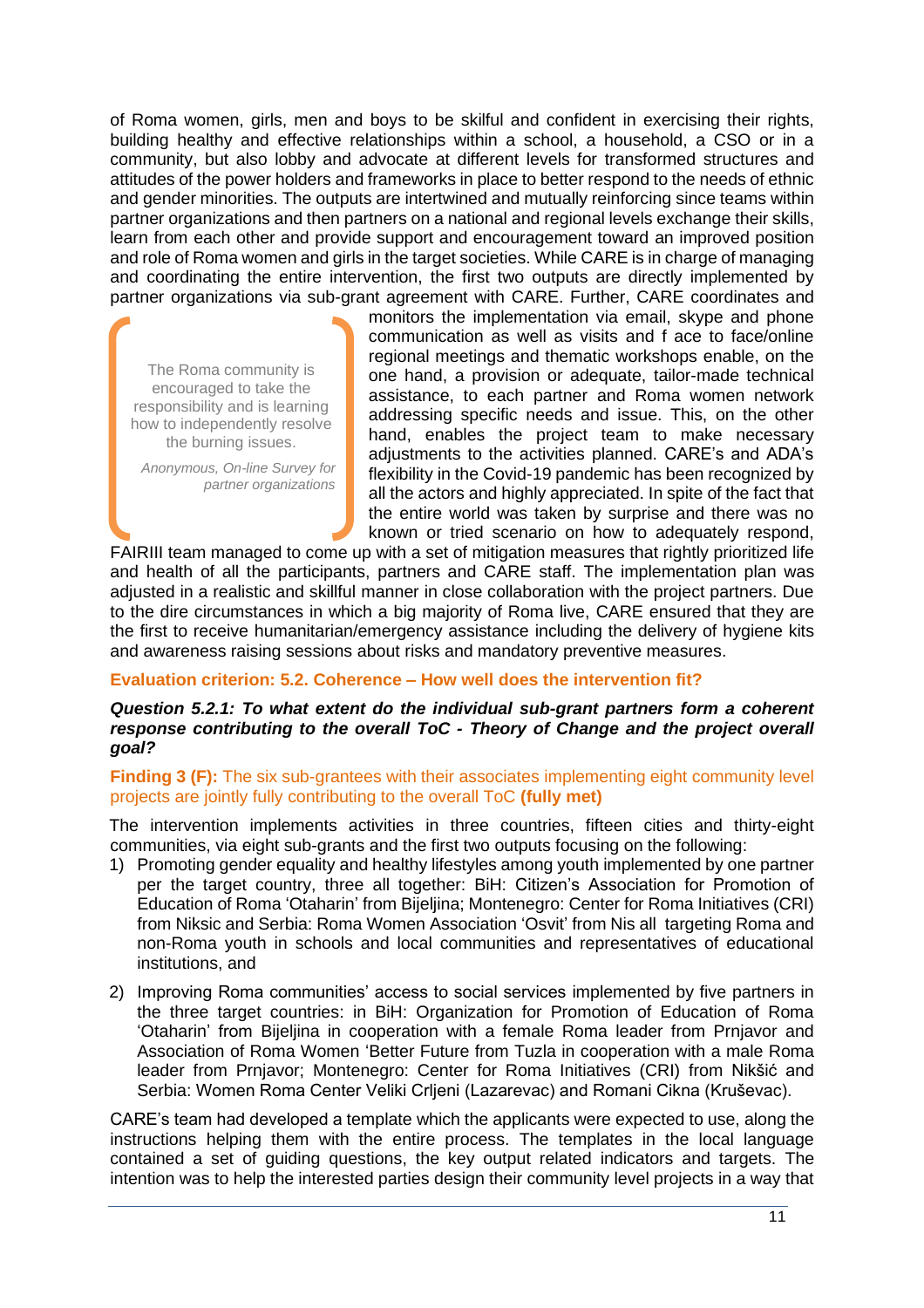speaks to the overall project methodology, thematic areas, and expectations. The process was competitive and the applicants were encouraged to identify best approaches based on their specific skills and strengths but also to look for potentials for collaboration when it comes to tackling the needs of their communities with the projects' overall theory of change in mind. As a result, both sets of sub-grants are directed at empowering Roma women and girls to realize their human rights and live a dignified life together with their partners, families and communities by:

- a) helping Roma women and girls, men and boys learn about their rights and how to improve their health, sexual and reproductive health included, how to change their perception and behavior when it comes to gender equality, peer and sexual violence gender related attitudes by challenging the prevailing norms (increased agency);
- b) supporting them to apply and practice these new skills and behaviors by actively engaging in looking for ways on how to exercise the rights to services, from education, regular health check-ups and social welfare within their families, communities and the representatives of the local service providers (relationship building) and
- c) building on the increased agency and better relationships to transform how services have been delivered by the government and utilized by the Roma and future public policies developed and implemented.

### **Evaluation criterion: 5.3. Effectiveness - Is the intervention achieving its objectives?**

#### *Question 5.3. 1:* **To what extent have the objectives of the intervention been achieved/ How likely is it that the objectives of the intervention will be achieved until the end of the project?**

**Finding 4 (L):** Based on the overall assessment for the first 18 months of project implementation by CARE and partners, it is fair to say that the objectives have been **largely achieved** to the level planned, in spite of the Covid-19 pandemic and it can also be assumed that the project outcome will be fully achieved until the project end.

Out of the surveyed partners' staff members and volunteers, 66% think that the project has so far been optimally successful (34% very successful)-both scores being explained with the Covid-19 crisis as the cause (the 'optimal' group thinks it would have been more successful if it weren't for the pandemic, while the other group sees it as being very successful since it continued during despite the situation.

In the following chapter, the output level data will be presented by providing a comparison from the Logframe, the Baseline and now the Mid-term data collected from partners for an easier insight into the progress made as well as gaps and obstacles encountered.

**Output 1:** Enhanced capacities of Roma CSOs, youth and key community actors to practice and promote gender equitable, healthy and non-violent lifestyle with help of tested models and approaches.

There has been no change in terms of the number of sub-grantees/partners implementing, and the location: thee key partners, Otaharin (BiH), Osvit (Serbia) and CRI (Montenegro), implement the adapted Program Y (youth) – on life skills education (LSE) selected modules, developed during CARE's Young Men Initiative project, together with their associates, in eleven locations. The following twelve topics were jointly identified by the FAIRIII partners as most suitable ones for the project's target audience: *What is it that we call gender?, What would I want to do with my life?, What is violence?, A living fool or a dead hero, Labeling, Fun scenes, Aggressive, passive or assertive, What are drugs?, Talk about alcohol and alcoholism, I risk when…, Health, STIs, HIV and AIDS, Men as caregivers.*

As planned, a baseline research on attitudes and behaviors was conducted during the second half of the first project year. The aim was to evaluate how much the representatives of two key target group (600 young people + 60 adults) who were to be directly involved in educational workshops within the LSE program know and how they think about gender equality, violence,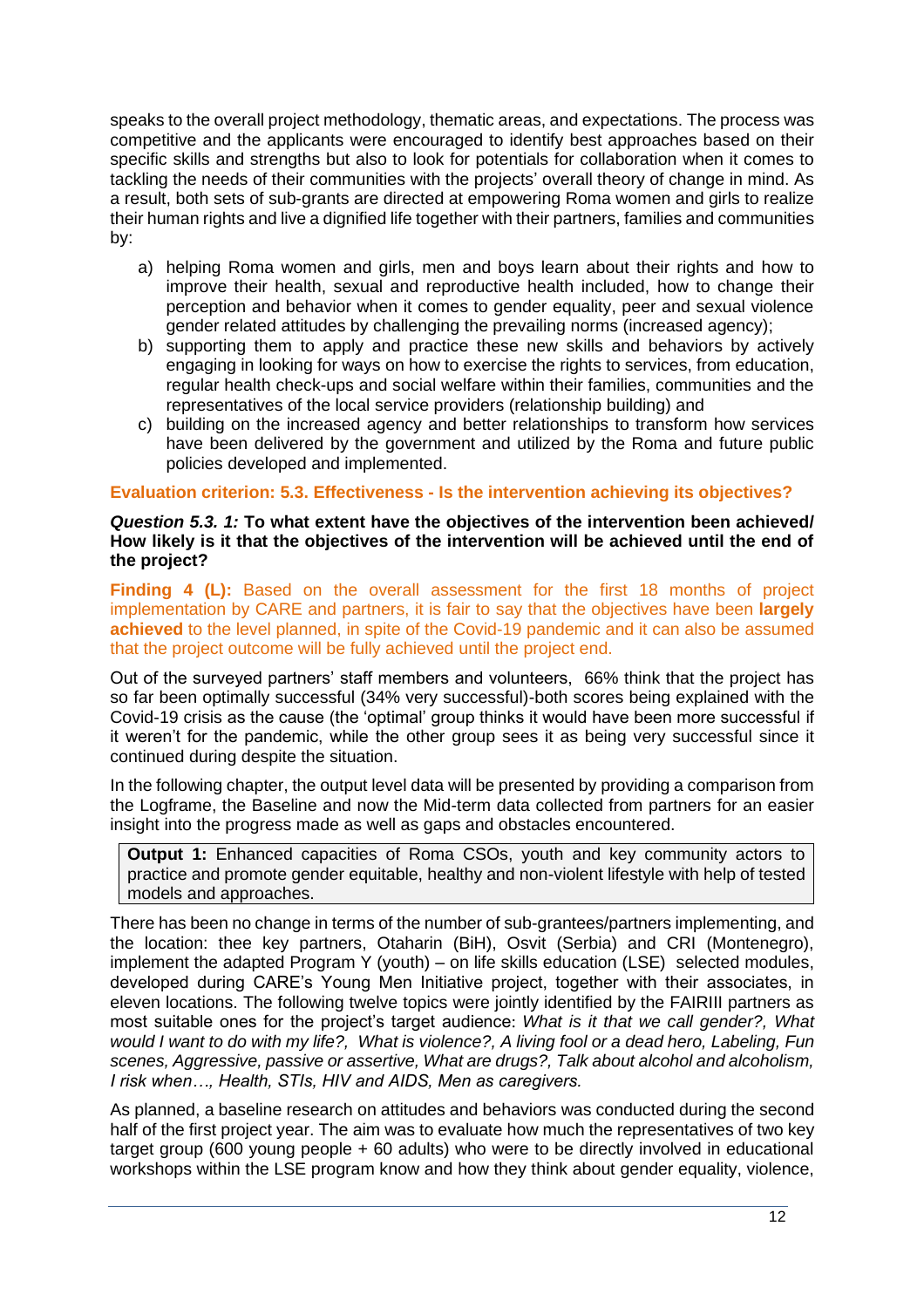health and healthy lifestyles (the full Report annexed to the first Progress Report). The research conducted in five locations of the three target countries was done on a sample of 843 persons: 805 respondents from the youth group (participants of educational LSE programs) and 38 representatives of local communities whose roles are significant for addressing the issue of Roma integration in the local community. The research showed that: a) young people have below-average knowledge about the LSE topics, in particular gender stereotypes, stigmatization, forms of psychological, domestic and gender-based violence;

b) they lack the basic skills when it comes to dealing with stress, leadership skills, resistance to negative influences, protection against violence in the digital environment, establishing social relationships and critical thinking;

c) high likelihood that young people will be exposed to some form of risky behavior: engage in a fight to defend a friend, publish some of the personal information -gender, age, place of residence- on the social networks, accept a request for friendship from an unknown person on social networks (Facebook, Instagram, Snapchat), they will visit websites that have erotic and/or porn content, a known or unknown person will touch them in a way that is not appropriate and is undesirable, will consume cigarettes and alcohol).

When it comes to the representatives of the local communities (adults), they have aboveaverage knowledge of gender norms, gender equality, peer and gender violence, and healthy lifestyles while they scored lower than average in forms of psychological violence, gender

stereotypes, stigmatization, assertive behavior (engaging in non-aggressive needs) and sexually transmitted diseases. The majority of respondents expect that project activities will lead to positive changes in local communities and among youth and that it will contribute to the reduction of peer violence, better and healthier life of children and young people, and better relations between peers and within the local community. As already mentioned, early 2020 has unfortunately brought the pandemic that had caused interruptions in the implementation of the workshops due to the schools being closed most of the time during the March-June period in all three countries. However, CARE and partners are hopeful that there will

We've managed to conduct most of the planned life skills education workshops in spite of the Covid related restrictions. Some were organized in the school yard and some in schools with the distance-keeping measures applied.

> *Anonymous, On-line Survey for partners*

still be time to conduct the remaining modules before the project is over and have the end-line assessment show positive changes in the knowledge, attitudes and behaviors in youth and the key local community representatives.

The number of schools and communities where the sub-grants are being implemented has increased from the baseline phase from 12 to 14 schools (ten high and four primary) plus the workshops were also delivered to the young Roma and non-Roma in six communities. In spite of schools being closed for almost three months in during the first half of 2020, the partners have managed to train more than planned (72 vs. 70 planned) young women and men who are now trainers/workshop facilitators for the LSE selected modules delivery (62.5% Roma). A total of 756 young people and 32 adults have successfully finished the workshops in schools and communities during the first half of the project while 61% of the planned school and community campaigns were organized and have already reached more people, mostly youth, than initially planned (2600 planned vs. 2393 reached).

The overview below presents in bold the key changes from the initial assessment of the indicators set: **Logframe – Baseline – Mid-term:**

o Instead of the initially planned *24 (80% of 30) Roma CSOs staff to be trained as peereducators/facilitators who successfully implement CARE's Life Skills Education (LSE) Model – Program Y in communities and schools*, three partners intended at the baseline to increase that number and train 70 staff members for that purpose – **at midterm: 72 trained and 34 work as facilitators.**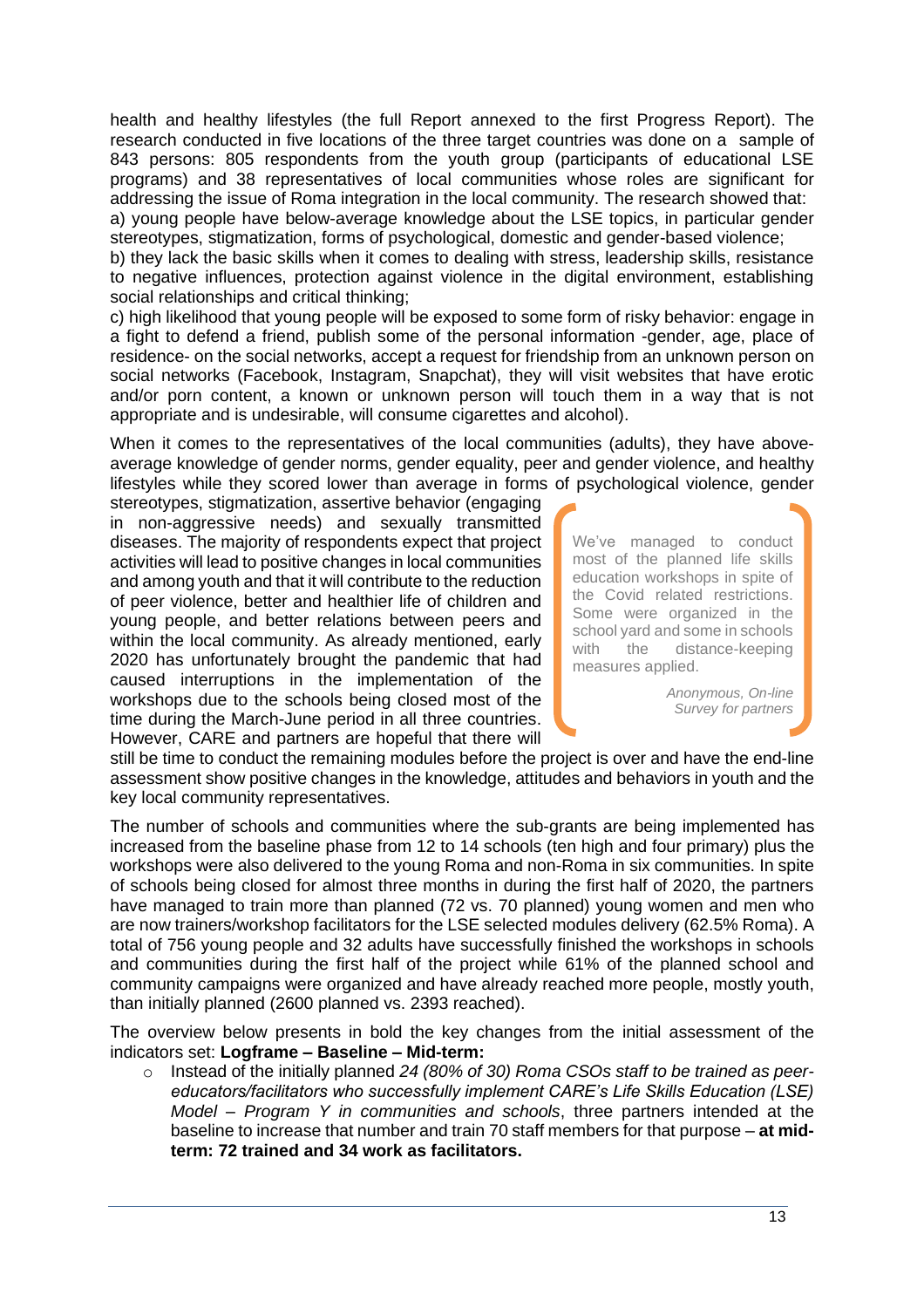- o Out of the planned *70% of 600 targeted Roma and non-Roma youth (or 420) and 60 (or 42) community members (disaggregated by age, sex) who would successfully finish at least one LSE Program*, the sub-grantees intend to engage 1.160 young women and men and 64 adults (school staff and Roma leaders) – **at mid-term: 756 almost double than planned- young people finished at least half of the modules and 32 (76%) adults**
- o *# of Roma and non-Roma youth (F/M) report changed attitudes and/or behaviors on at least one of the LSE Program themes* – **relevant comparison will be made at the project end after the end-line study is conducted and compared with the base line data collected.**
- o *# of people reached through min. 18 youth led community actions conducted on LSE topics* (at the baseline: 18 campaigns to reach about 2.600 youth; **at the mid-term: 11 campaigns held or 61%) overshooting the target by over 300 persons**.

**Output 2:** Improved access to and provision of services for RAE women and girls (in particular on Sexual, Reproductive & Maternal Health/SRMH, Gender Based Violence/GBV and Education) through strengthening of the Roma CSOs and the existing participatory accountability community mechanisms, in line with SDG 5.6.

The initially awarded five community sub-grants focusing on this output are still active and no change has taken place in terms of three countries and five lead partners implementing them in: BiH: Better Future, Tuzla & Otaharin, Bijeljina, both partnering with Romani Cej from Prnjavor; Serbia: Roma Women Center from Lazarevac with a Root of Roma & Romani Cikna from Krusevac and in Montenegro the sub-grantee is the Centre for Roma Initiatives (CRI) from Niksic. The activities are being conducted in 21 towns/municipalities/communities or settlements.

The key focus was put on testing more effective methods in improving the level of understanding, communication and collaboration between power holders/service provider and service users/Roma population. Therefore, partners were trained as facilitators in using [CARE's Community Score Card](https://www.care.org/community-score-card-csc-toolkit) (CSC) method, and where seen appropriate combined or supported by the tested tools from [CARE's Social Analysis and Action.](https://insights.careinternational.org.uk/images/in-practice/Gender-in-the-workplace/SAA.GlobalImplementationManual_FINAL.English.rights-reserved_2018.pdf)

After the initial suspicion toward the CSC method since it had was at first seen by partners as nothing new, 'this is what we have been doing already' type of indirectly expressed reaction, they embraced the CSC as a very useful tool and a new approach to their usual practice. A series of training sessions and individual consultations with CARE's Gender Coordinator were held and the more they understood the benefits the method and the process offer, the more the liked it. Their facilitation skills needed to be strengthened and a whole their attitude about the work they do, and their role reexamined. Namely, most Roma CSOs, our partners included, are used to providing the assistance and doing things for the Roma community. In the beginning the biggest challenge was to switch from being active service providers in this subgrant, to being good facilitators and mediators by allowing both parties, the Roma communities in particular, take over more responsibility and a more active role in the process. Since acting independently and effectively requires a certain level of agency, the first months of the CSC introduction by partners focused on awareness raising sessions with the Roma communities, conducted either the partners or relevant government/institution representatives, to help the communities learn more about the services available, their rights and ways to how execute them.

The overview below presents in bold the key changes from the initial assessment of the indicators set: **Logframe – Baseline – Mid-term:**

o *Trained Roma CSOs/staff apply at least one of CARE's tested tools: Social Analysis and Action (SAA) and/or Community Score Card (CSC)* (at the baseline: 17 subgrantees' staff members are intended to be trained) – **22 trained and 19 applying the gained skills (working as facilitators)**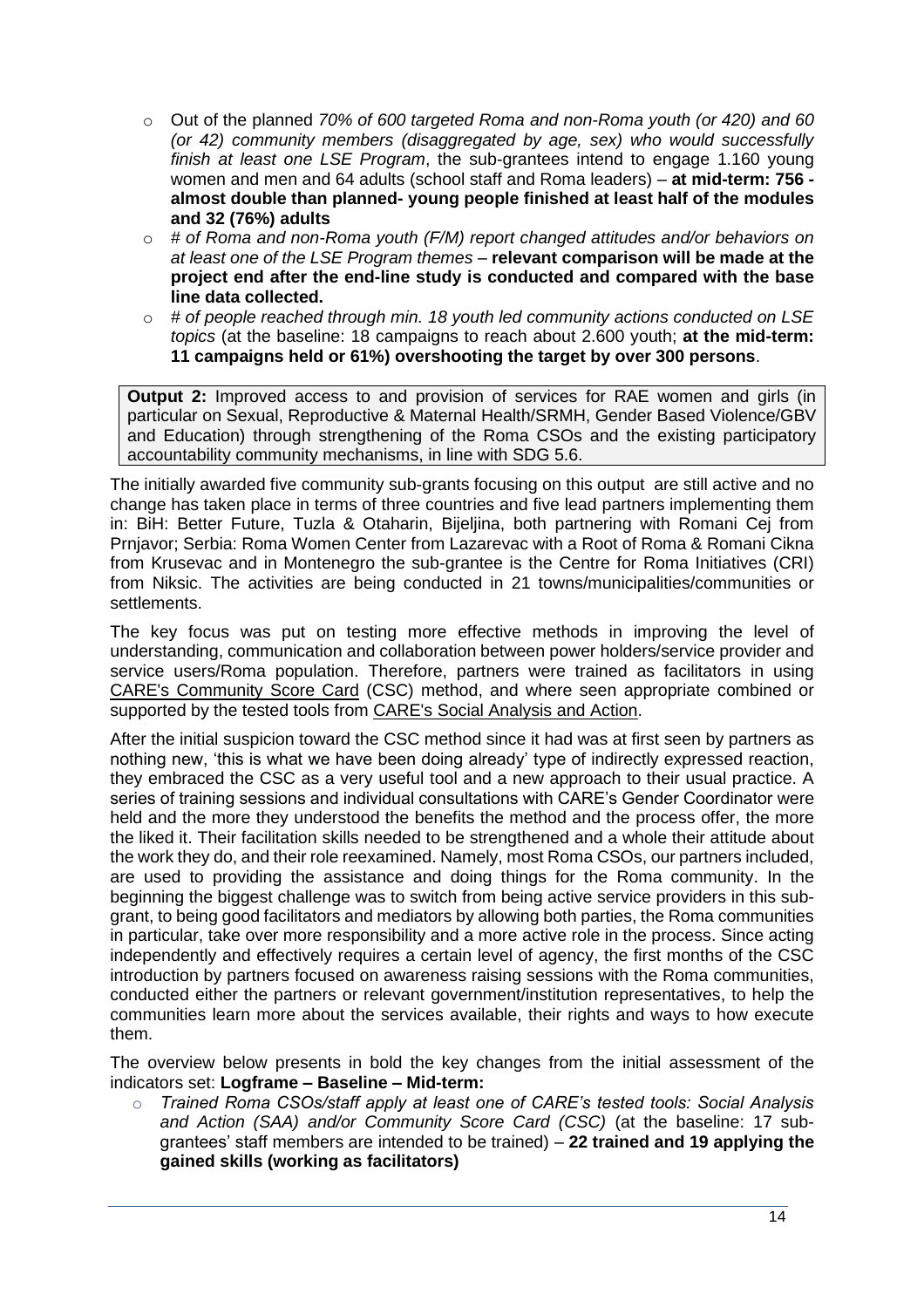- o *At least 50 of power-holders (F/M) report improved skills to effectively fulfill their roles and mandate, through the support of CARE and partners* (at the baseline: a total of 68 government representatives are aimed to be included in the first cycle of CSC application) – **92 local government representatives (over 50% female) involved in the process and 130 Roma population (over 50% female)**
- o *% of the targeted Roma population satisfied with their last experience of public services (F/M & sector)* (at the baseline: the partners estimated that there are about 2.400 RAE living in the 21 targeted communities; almost 24% have been surveyed with 67% being RAE women. 45.20% expressed their satisfaction with the last public services experience. Out of 314 of them or 54.80% who were not satisfied, the majority complained about the social welfare and health sectors) – the survey details below and attached. – **the survey will be conducted as part of the final evaluation**
- o *# of people served/assisted through the work of mediators* (F/M, type of assistance) (at the baseline: 7 mediators engaged to provide assistance to 1.690 people) – **7 mediators (5 F/2 M) have provided 903 services to 835 people**
- o *# of people reached through community actions carried out to promote improved services or advocate for improvement* (at the baseline: over 20 community actions planned to reach indirectly over 5.000 people). – **17 community actions held and reached over 1300 people.**

The initial steps carried out before spring 2020 were implemented as planned and looked very promising: CARE's training of partners' CSC facilitators, the implementation plan development and the initial meetings with the target Roma/Egyptian communities and the relevant institutions. However, the key segments of the process implementation like relationship and

Roma women now understand the importance of taking care of their own health. We have also managed to connect all the relevant institutions and to increase the level and quality of their collaboration.

> *Anonymous, On-line Survey for stakeholders*

trust building, improved communication and understanding of different perspectives and priorities, ended up being heavily affected by the Corona crisis since they required a lot of discussions, joint action planning and active work on the ground. In terms of numbers of people engaged, as stated above, there is no serious sign of underperformance. Unfortunately, the issue is more about the consistency and quality of the process that should serve as a framework and a foundation for the sustainability of this approach or method. Therefore, the overall impression is that although the benefits of the method have been recognized and the

idea embraced by all the parties, and pretty well organized and performed by the partners, the fulfilment of the goals set will take more time due to the interruptions caused by the restrictions introduced in all the target locations. However, due to the solid start and the plans in place, it is fair to assume that all partners will be successful in accomplishing to meet the goals set if the situation with the pandemic allows.

Here is a brief overview of what the sub-grantees have managed to accomplish so far when it comes to the application of the Community Score Card method with the selected Roma communities as right holders/service users and the relevant local government representatives/institutions as power holders/service providers:

**BiH: Better Future** was successful in connecting the local government of the Lukavac Municipality in the vicinity of the town of Tuzla and representatives and the Roma community of Poljice in the same Municipality. The priority identified and raised by both sides was the low primary school attendance by the Roma children, due to the high unemployment rate and poverty of the Roma community, relating to parents in particular. With help of the skilled facilitator, the Municipality ensured schoolbooks and accessories for free for 60 Roma children (40% girls) for the school year 2019/2020. This has enabled them to feel equal and attend school like all other children and has also helped parents be supportive of this process. Better future team has managed to arrange with the Municipality to allocate the funds for the same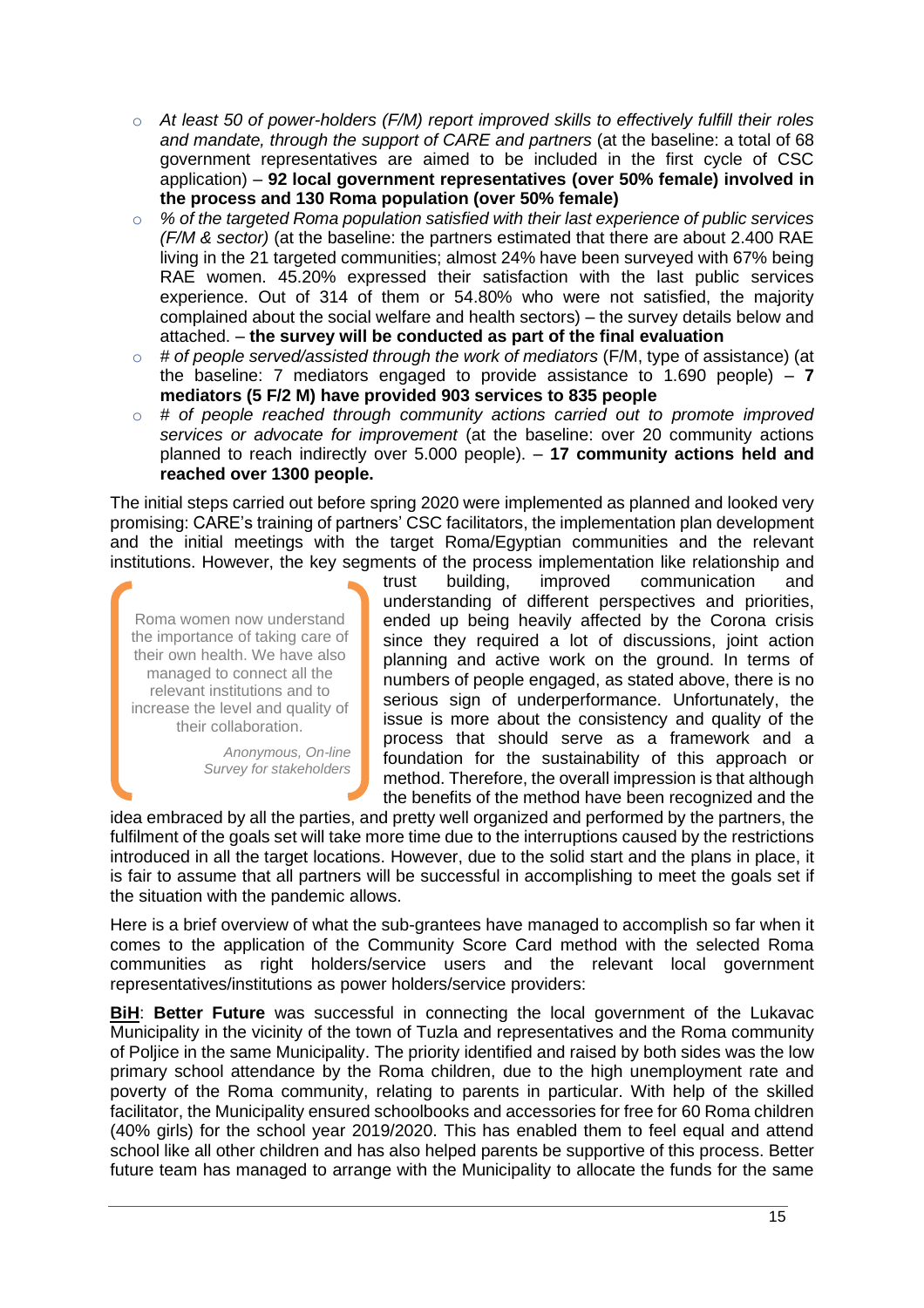purpose for the next school year and will be monitoring the implementation while at the same time starting the process of identifying either a different priority with the same community or start the CSC application in another location (depending on the Covid-19 related measures). Observation: The Better Future team understands the method and was very active in seeking advice and support during the entire process and it is fair to expect they will successfully continue testing the approach and increase further increase their skills.

**Otaharin:** The team started the process simultaneously in four Roma communities in the Bijeljina area with some 730 Roma inhabitants. As a result of the initial scoring process with those communities, sexual and reproductive health of Roma women and girls surfaced as a priority. Namely, a low number of Roma women and adolescent girls going for regular gynecological checkups is worrying as a result of the lack of awareness on their side and the lack of genuine interest and care on the side of health workers as service providers. Observation: Although a series of awareness raising sessions with the service users was held as well as meetings with the service providers, and checkups done for eleven women/girls, there is evident lack of interest on both sides to seriously address this issue leading toward a longer-term change. It seems that their reluctance to accept the responsibility as well as the reliance on Otaharin as a mediator and facilitator is too high. The sub-grant team will need hands on assistance in rethinking the process and starting afresh with a different approach and topic at the same community or testing the method in with a brand-new Roma community/location.

**Serbia: Roma Women's Center (RWC) Veliki Crljeni,** Lazarevac worked in two Roma communities with the population of over 250 in the Municipalities of Lazarevac and Lajkovac. A solid plan and a step-by-step approach were crucial in getting both parties - Roma community representatives and the local government – on the same page to collaborate and find a solution to the priority issues identified. The distance of the both Roma settlements and a very poor public transport connection (twice a day only, with no bus line at during school breaks) surfaced as a key problem for the Roma to live their life like others do. It would take them all day to go to the nearest town to run some errands, go for a medical check-up, or

access social or status related services. As a result of the Municipality and the RWC negotiations with the public transport company, three more regular bus lines daily have been introduced, which will enable Roma people independently and on a more regular basis attend to their needs. RWC will continue monitoring the implementation of this officially signed agreement and has already embarked to deal with the second ranked priority: lack of care of Roma for their overall physical health, in particular sexual and reproductive of Roma women and girls, due to the lack of accessibility of the health specialist/clinics or the level of quality of the available services. Therefore, the idea of 'health on wheels' – mobile clinic with general practitioners as well as specialized doctors that would visit each Roma settlement at least twice a year – was

On the one hand, the Roma can be reluctant to taking responsibility since most are used to receiving humanitarian assistance and welfare. On the other, the distrust toward local government as allies is high due to the long history of discrimination and false hopes of a better service provision raised by the local politicians usually before the elections.

*RWC Veliki Crljeni, Serbia*

developed and the talks with the interested parties has started. To make it financially sustainable, the RWC with help of the team for improvement of the situation of the Roma have initiated with the Municipal Council of Lazarevac a revision/update of the Local Action Plan to introduce this activity and ensure adequate budgeting. Observation: The team has approached the CSC process very seriously which resulted in a detailed implementation plan, assessment of risks and mitigation measures put in place at the very beginning. They've also tested two of the SAA tools which they found extremely useful for the work with the Roma community as part of the priority setting preparatory sessions (Gender Box and Problem Tree Analysis) The first goal has been accomplished and a new priority identified. There is a high probability that CSC method will be successfully embraced and tested on one or two more key issues before the project is over.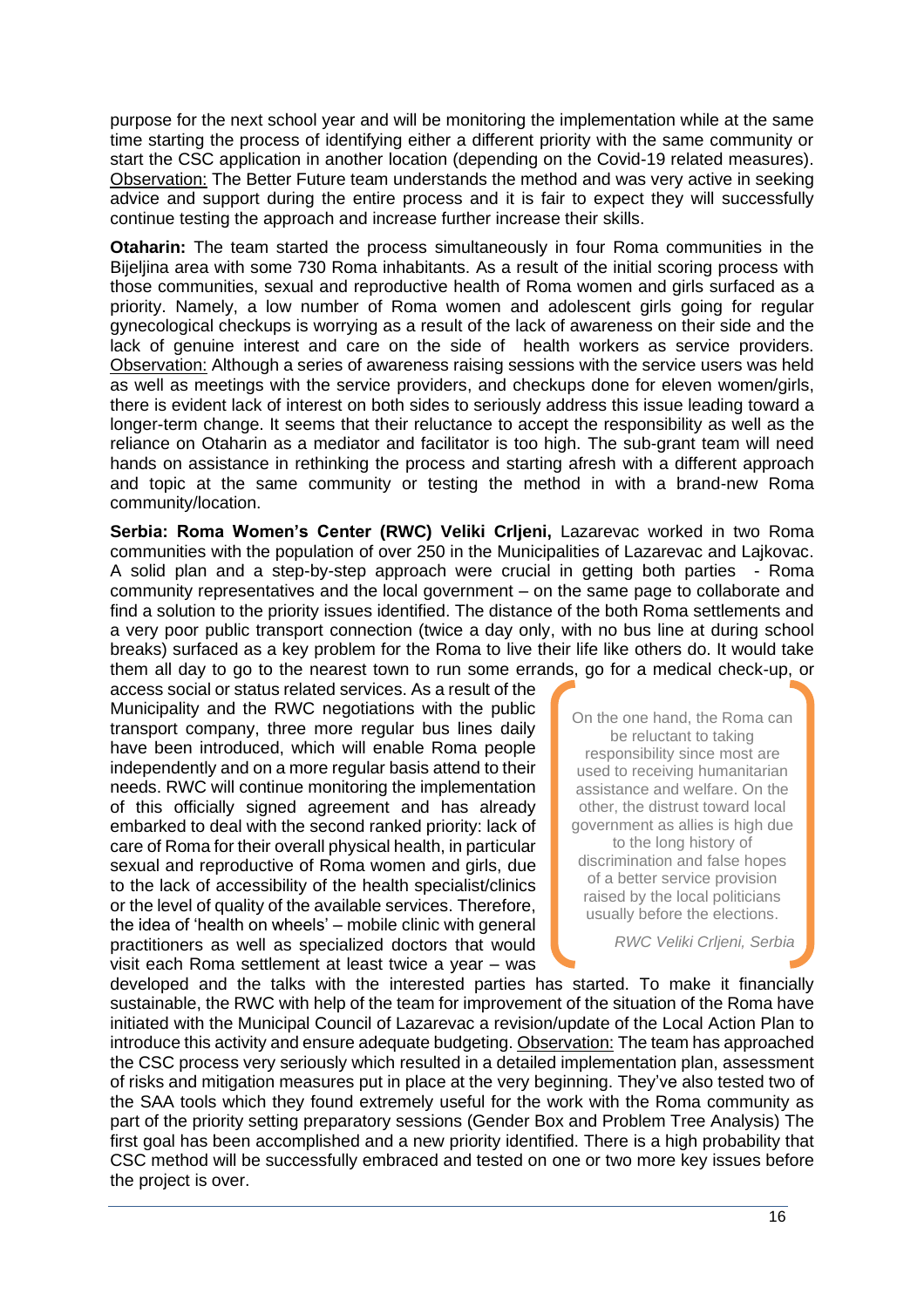**Romani Cikna, Krusevac**: The team decided to do the initial 'introduction to the CSC method and prioritizing needs meetings' with all five Roma communities they had selected. Women's health, role of the women in the household, domestic violence and early marriage prevention, and education scored the highest. The Razanj community was the first one for testing the method and in collaboration with the local health clinic and very interested doctors the approach and the selected topic was women's health – regular general and gynecological

It was crucial to have Roma men present at the community meetings. They knew that women don't have it easy but had no idea how much they themselves help perpetuate behaviors that negatively affect health of their wives and daughters.

*Romani Cikna, Serbia*

checkups. A series of first raising awareness sessions by the doctors were organized in the communities, 11 checkups done and then everything stopped due to the Covid-19 lockdown and one third of the community members being infected. Some unfortunate facts have been reconfirmed that make a sustainable change take longer: the level of Roma community awareness about the need for taking care of their wellbeing is low, evident is the overall passive attitude and low interest in taking the responsibility for their health in combination with the expectation that they are the ones who need and receiving assistance. The community was very disappointed, say the facilitators, when they showed up

'empty handed'. Observation: A very thorough plan and approach to 'feel the pulse' in all the five communities and the local officials and then decide where to start testing the method has lead to the preparation phase lasting longer which turned out to be an obstacle for finalizing the action plan due to the pandemic. However, the team has managed to identify and empower one local Roma women to act as a liaison for the Razanj community which should guarantee a smoother and quicker moving forward after the life goes back to normal more or less. There is a need to revisit the action plan by the team to establish how to make it more sustainable and not be perceived as a project based, one-time only externally organized medical examination for the Roma women and girls, like many others before.

**Montenegro, Center for Roma Initiatives (CRI)**: The CRI team's first action plan referred to the three Roma & Egyptian communities in the Niksic area. The issue prioritized after a series of meetings and the scoring process with the communities and the relevant institutions is domestic violence prevention, due to the noted increase of the reported incidents that don't get dealt with effectively. The peer organization, SOS Hotline Niksic, the Police and Center for Social work held a series of workshops in the communities to raise awareness about the preventive measures and the protection mechanisms and services available. That was the only way to break dismantle beliefs and stereotypes about the role and attitudes of the government toward violence in the Roma/Egyptian communities ('the police doesn't come when an incident is reported, they just think it's how they live their lives, there is no point in intervening') and develop a relationship of trust. Observation: Due to the nature of the topic worked on, it will take time and close monitoring by CRI to see if better understanding and the established relationship of trust will gain better results in the number of incidents reported and resolved. In the meantime, due to the high number of the infected community members, the work had to be put on hold. In the meantime, CRI has started to work on the action plan for the CSC application in the Podgorica area.

In addition to the planned activities, CARE engaged the FAIRIII partners and their associates in the community actions specifically aimed at helping Roma and Egyptian communities with the **Covid-19 response**. Namely, several international and national donors provided assistance including hygiene kits and awareness raising and food packages that local Roma CSOs were best equipped and suited to assess the immediate needs and lead the distribution in their respective areas.

Here is a brief overview of their engagement that did not require any additional funding from the project budget: **BIH**: Better Future Tuzla: Distribution of food and hygiene kits for protection against Covid-19; OTAHARIN Bijeljina: Preparation and distribution of hygiene kits and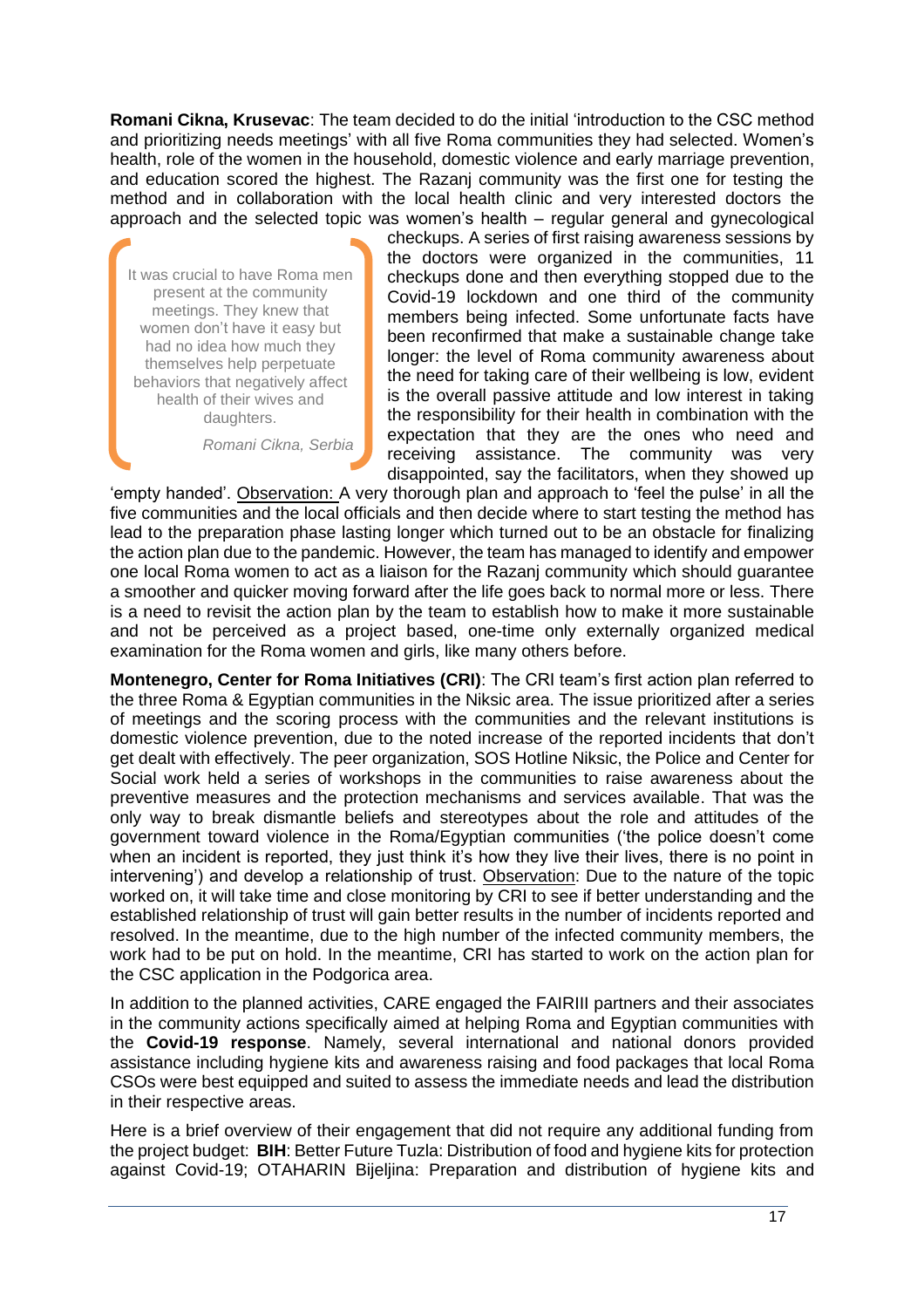assistance to the elderly and vulnerable population. **Serbia**: OSVIT Nis: 24/7 on-call duty at the SOS Telephone, assistance to Roma children on remote learning; phone and online communication to assist women victims of GBV and to provide psychological support; in coordination with authorities, provision of information to the elderly about call centers and emergency services; delivery of hygiene kits. Romani Cikna Krusevac: Provision of hygiene kits, assistance to Roma children on remote learning; online psychosocial support. Women Roma Center Veliki Crljeni, Lazrevac: Assistance to Roma children on remote learning; provision of general assistance and online psychological support. **Montenegro**: Center for Roma Initiatives, Niksic: Distribution of hygiene kits, distribution of food packages, follow up of cases of GBV, awareness raising activities on threats and preventive measures.

**Output 3:** Three national-level Roma women networks' influence and regional collaboration enhanced through the regional Roma Women Balkans Network efforts toward Post 2020 EU Roma Integration Agenda

The establishment of the Roma Women Balkans Network was to increase the visibility and the voice of Roma Women from the Balkans as they are frequently left out of international processes concerning Roma women. This level of engagement is planned to be emphasized in the second part of the project implementation while the first part was more focused on putting the foundations in place to allow for increased opportunities for joint cooperation, sharing and better collaboration between the regional network members as well as between them and other Roma women movements. However, there is another layer to this output, and it relates to the national level Roma women networks. Due to the complexity of this expected result, the overview below presents the main accomplishments from the first half of the project through the main activity/budget lines that are leading to meeting the higher level indicators in the period to follow after the mid-term evaluation:

- o The **Balkan Network of Roma Women** has been established in November 2019 by 21 participants representing three national Roma women networks, Roma women representatives from Croatia, North Macedonia and Kosovo. A total of two meetings were held and the Statute of the network developed. The workshop planned for 2020 had to be postponed due to the pandemic (activity/budget line #3.1) as well as the Regional Conference ( #3.4).
- o There are **three national Roma network Coordinators** hired via partner organizations (Better Future in BiH, Romani Cikna in Republic of Serbia and CRI in Montenegro in charge for their employment contracts and related administrative obligations) on a 29-month contract full time basis. Their role is to strengthen and increase the capacity of the network members and the representation of the network at the national and regional levels. The Coordinators represent the BiH 'Success' Roma Network, The 'Roma Women Network of Serbia' and the Montenegrin Network 'The First'. The Coordinator in Montenegro had left and was replaced by a new person. The networks consist of both individual Roma female activists or Roma CSOs. The Coordinators are actively engaged in assisting members communicate and collaborate better, promote the networks' role and accomplishments (visibility), and assist individual partners with technical assistance. The Coordinators also play a role in media analysis, project design and development for members and the network as well as producing policy papers for lobbying and advocacy purposes (activity/budget line #3.2).
- o One set of activities (activity/budget line #3.3.) relates to the **national network Coordinators' capacity building** on facilitation, coordination, admin skills. All three took part in the workshop on media analysis and two (BiH and MNE) successfully finished one level (B1) of the English language course. The new MNE Coordinator should be enrolled in the same course. Together they have analyzed over 100 media articles to guide actions and the Roma women empowerment discourse with the local and national government representatives. Many community actions and lobbying efforts have also been shared via social media to raise the profile and keep the audience informed about network activities.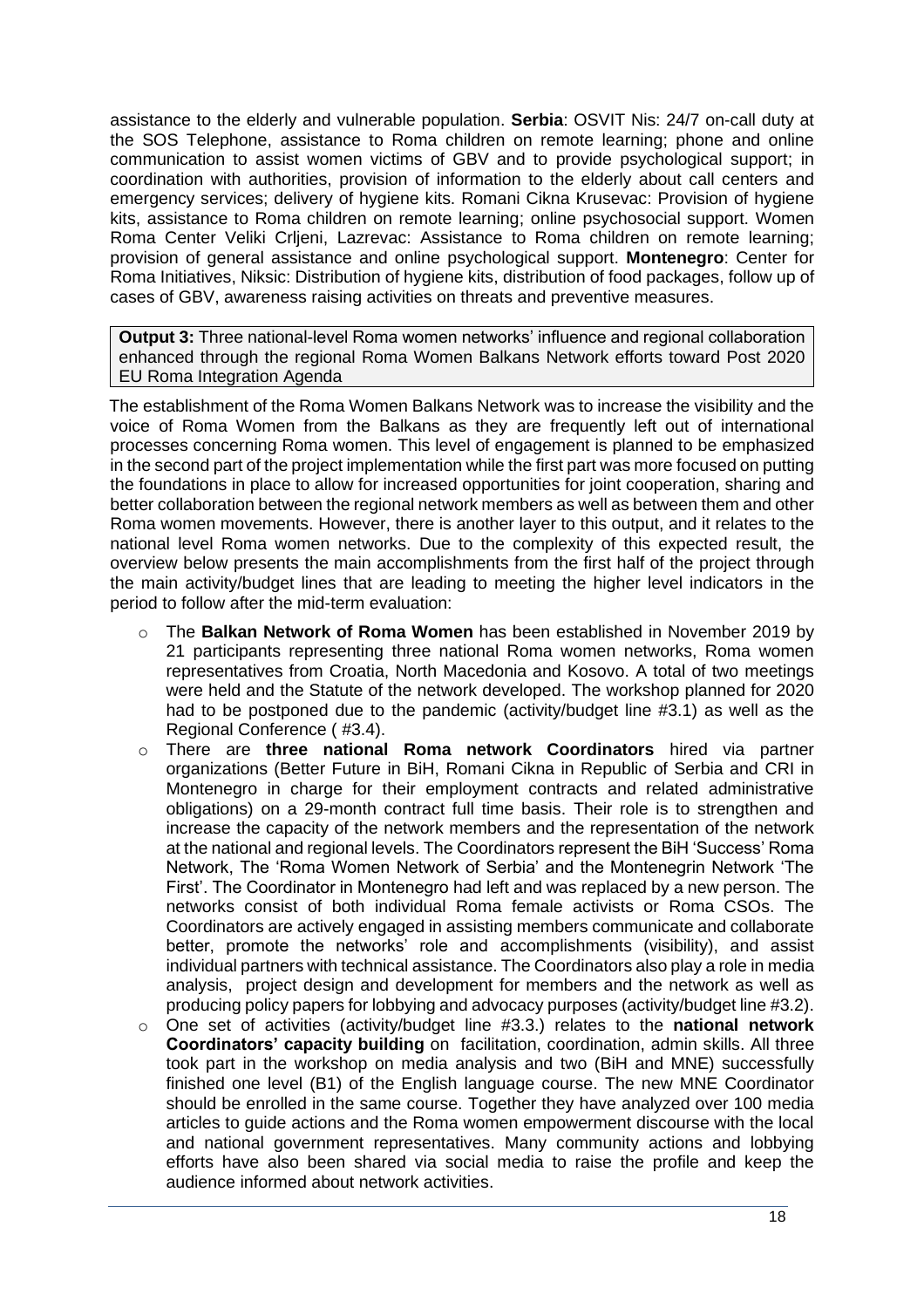- o **Capacity building of the national network members/meetings and educational workshops** (activity/budget line 3.5): A total of four workshops were held, one was held at the regional level on media analysis and how to develop a press clipping. Further, additional three, one per target county were held for the national network members: in BiH: on how to take better care of oneself and avoid burnout; in Serbia on the development of an Action Plan for the Roma Women's Network for 2020 and on the development of proposals for the 2019 16 Days of Activism campaign and in Montenegro: for the wider Roma community representatives to raise interest in joining the network 'First' resulting in the new action plan for the network to formalize its status.
- o **Network members monitor policy implementation, conduct analysis, produce policy papers/case studies** (#3.6) Partners took part in revising and providing recommendations to eight Roma/women related government strategic documents and have themselves started working on the following: The network in BiH and Montenegro are working on the policy papers on the effects of the pandemic in the Roma and Egyptian communities and the institutional response provided by the government. The aim is to determine in what ay and to what extent has the situation with COVID-19 affected the Roma communities, with special emphasis on the socio - economic, educational, gender - health aspect and the increase in domestic violence incidents. In addition, the BiH network Success has developed a network Strategy and an Action Plan to guide their joint activities at the national level. Two LAPs -local action plans for the social integration of Roma men and women have been planned but then postponed due to the pandemic related measures introduced.
- o **Lobbying and Advocacy Initiatives organized** (#3.7) A series of workshops, awareness raising sessions and media presentations were organized by partners in all three countries for the '"16 days of activism" 2019 annual international campaign that kicks off on 25 November, the International Day for the Elimination of Violence against Women, and runs until 10 December, Human Rights Day. This is a campaign that project partner organizations & the Roma women networks take part in to raise their voices for societies free from violence against women and girls.

**Output 4:** Roma women and girls, CSOs and Networks are a part of the regional and global social movement initiatives promoting and advocating for gender equality and (minority) women's rights.

The focus on the expected results was planned for the years 2020 and 2021. Due to the nature of these activities that require travelling across borders and gathering of bigger groups of people, most of the activities had to be postponed because of the pandemic related restrictions introduced by the government of the region, Europe and globally.

The overview below presents the main accomplishments from the first half of the project:

- $\circ$  # and % of projects/initiatives that link or work with strategic alliances and partners to take tested and effective solutions to scale: **The training for partners and Roma CSO Networks on Movement building has been postponed for 2021.**
- $\circ$  # and type of CARE/partner-supported collective actions (e.g. regional social norms campaign) movements, to present marginalized people's demands to power-holders - Networking and network members take part in regional and global events, conferences and campaigns: The International **Holocaust Commemoration** "Dikh he na bister" (See and don't forget) held during the summer of 2019 in Krakow organized a series of workshops, conferences and panels in Auschwitz to mark the International Day of Remembrance for Roma Victims of the Holocaust. Project partner Otaharin from BiH took ten young Roma (five boys and five girls) who were supported by the project to take part. The event gathered 1.000 people from NGOs and institutions from twentyfour countries. Through five-day workshops participants were able to understand how much Roma life had been subjected to severe mistreatment in society and how much Roma had been discriminated against throughout history. Participants at this event also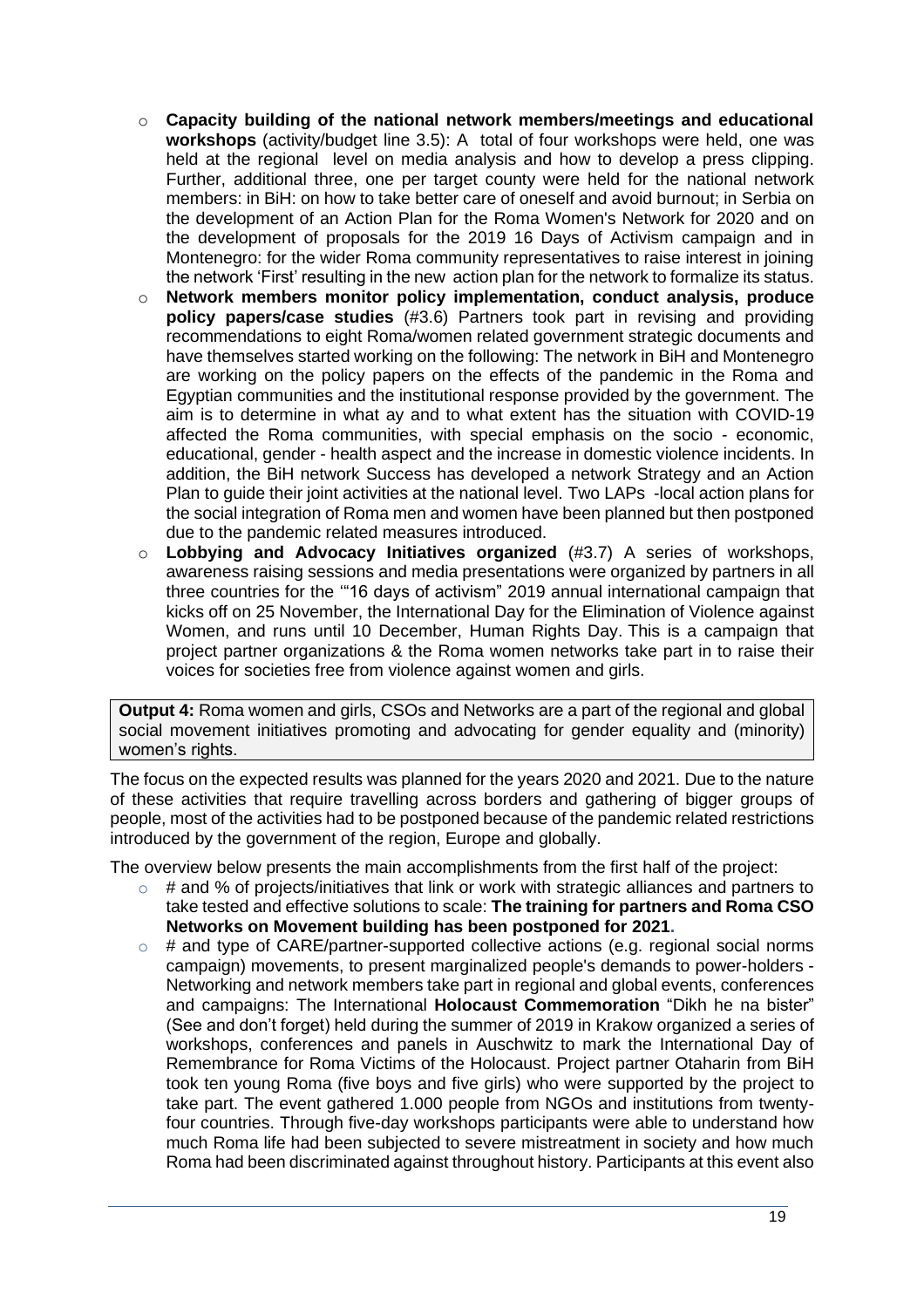had the opportunity to deepen their knowledge of discrimination cases and ways to protect themselves.

o # and type of improvements undertaken as result of organizational interventions: **four partner organizations were supported** during the first half of the project based on the applications submitted justifying the needs/request. The partner from Krusevac and Niksic (Romani Cikna and CRI) were provided with the hardware for four computers, while Osvit and RWC Veliki Crljeni were enabled to have their organizational websites developed and the staff members trained to maintain the content/update them on a regular basis.

#### *Question 5.3.2: What actors/ procedures/ implementation methods have proved to be crucial for achieving the objectives so far & what factors are hindering the achievement of the objectives?*

**Finding 5 (L):** CARE's expert support, flexibility in management as well as willingness to test new methods and approaches has been assessed as crucial and successful. The external circumstances related to Covid-19 pandemic has been repeatedly emphasized by both partner organizations and other stakeholders as the main negative/hindering factor that has affected the project implementation.

First of all, many partners have acknowledged CARE's continued genuine interest and participatory approach in project design reflecting partners feedback and suggestions as well as expressed their gratitude for CARE's and donor's support and flexibility in the times of crisis (pandemic) that enabled the Roma partners be present in their communities and provide so much needed encouragement and concrete assistance to the population. Over 68% of the surveyed partner representative's thing that the project management has been excellent.

Secondly, programmatically, having mediators act as 'general practitioners' continues to be seen as important since they play a huge role in the communities by addressing a whole set of priority issues – here is very important that all of the mediators are aware that the end goal is to helping those they serve learn how to solve problems themselves to avoid any codependence. By introducing the Community Score Card all of them have managed to raise their facilitation skills and embraced the new method that they are now learning to use. Many claimed that it looked pretty complicated at the beginning and not really relevant, since they

Kudos to the CARE team who are always there for us. They readily go out of their way to help us deal with an issue and invest maximum effort to meet our needs.

> *Anonymous, On-line Survey for partners*

as mediators as well as the Roma CSOs had been helping the Roma communities for decades. It took some time for them to realize what are the longer term benefits of having a process plan in place and act a connector and bridge builder, as a broker rather than doing the job of the service users and/or service providers for issues that require a systemic win-win resolution. And finally, the introduction of the LSE into schools and communities with help of the YMI partners has also been assessed as extremely beneficial, from several perspectives: not only as filling the gap

presented by the lack of such an approach (peer education) or the LSE's thematic focus on what really is needed and welcomed by both teachers and the students (confirmed by the baseline research findings) but also raised capacities of the Roma CSOs staff members and having the adequate manuals in the local languages to be used after the project is finished. In terms of the **limiting factors**, nothing else surfaced but the Covid-19 related issues that have already been described in the previous chapters. On the one hand, they slowed down or postponed the activities planned, on the other it presents a serious safety issue for all of the involved. However, many have again recognized how helpful it was to have CARE guide them through revisiting the risk mitigation measures and putting a new structure and action steps in place, that was very reassuring during the first wave in particular when everyone was taken by surprise and pretty much spaced out. Here are some quotes from the surveys to better depict how people feel about the pandemic when it comes to FAIRIII implementation: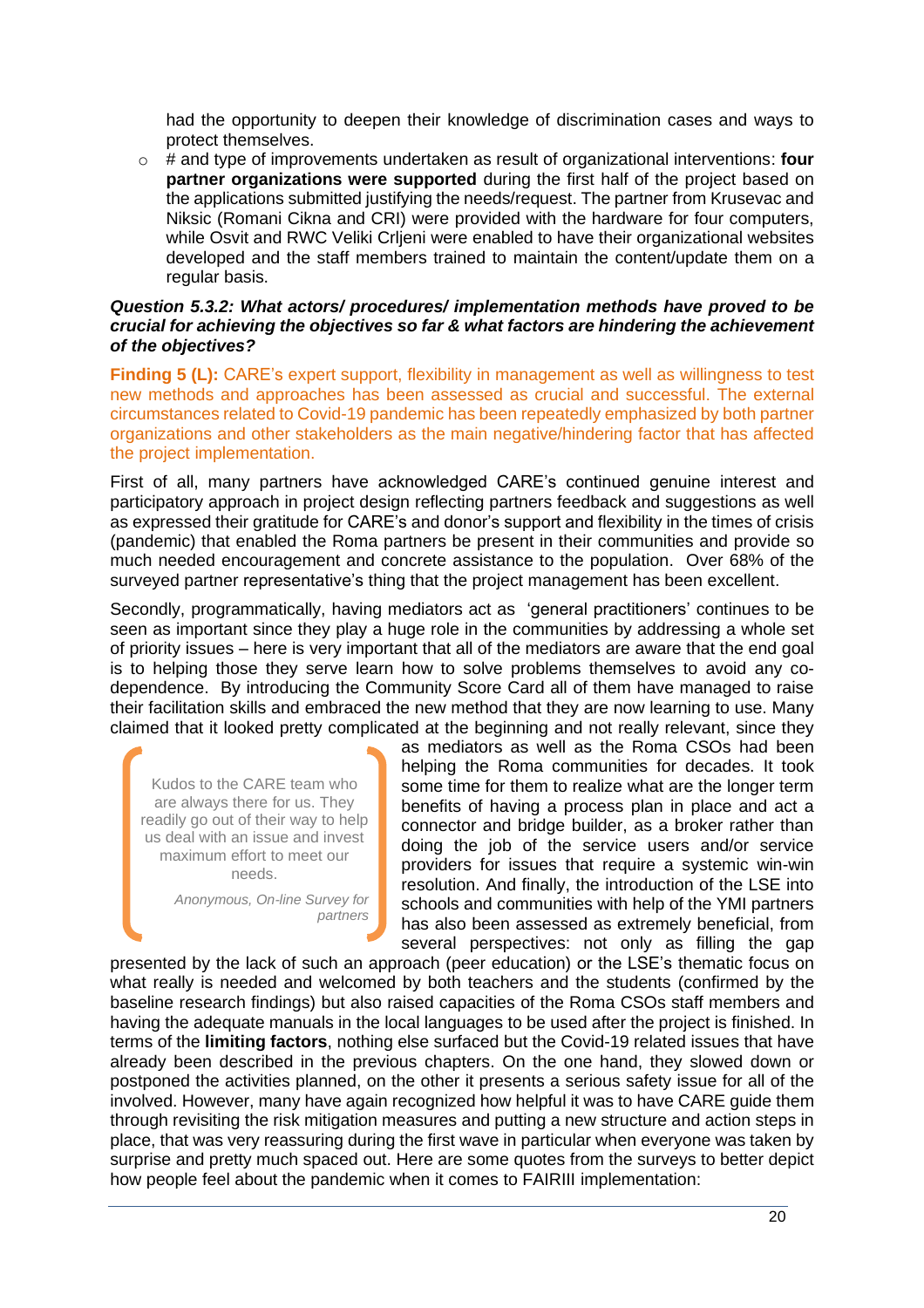

o *I miss the direct communication. The entire focus has shifted toward survival and*   $r$ *eceiving humanitarian assistance, while other problems have been pushed to the back burner for now.*

o *A very small number of Roma children have computers or laptops and the internet, they get excluded from the online education.*

o *We were not able to* 

*conduct workshops, that's such a shame, we were not allowed to have many children in one place.*

o *It is great that we are helping people in need, but we worry as we expose ourselves to huge risk every single day by going into the communities.*

### *Question 5.3.3: Has the monitoring system been appropriate to gain comprehensive qualitative and quantitative evidence about outputs/outcomes and impact of the project?*

**Finding 6 (P):** There is a monitoring mechanism in place for tracking and collecting both quantitative and qualitative gender and age/age group disaggregated data **(partially achieved)**

The monitoring plan is in place. There are adequate excel spreadsheets developed by the project Coordinator, already piloted in the previous project cycles and partners trained on how to use them. Their format has been adjusted to the FAIRIII needs/indicators and present an effective quantitative monitoring tool. Their application allows a continuous, regular and unified quantitative data collection related to each of the indicators, plus the media promotion. The partners have been trained how to use it since all of them have the same type of a table and the data which enables the analysis and synthesis across the board, based on gender, age group, ethnicity, activity or a group of activity. The tables of each implementing partner can be summarized on the country basis or regionally, which makes the quantity and quality of the data conducive to manipulation as per need. They offer a total number of participants who were involved in the activities, as well as a table showing a number of individuals reached (one person recorded for one activity only).

The partners have already been previously encouraged to use the qualitative data collection method in a form of the Most Significant Story to capture intended and unintended changes happening at different levels (organizational, individual, community) from the perspective of staff, participants and other stakeholders like teachers, police officers or social and health workers engaged in the project. Thus, there is no genuine interest and the capacity for 'telling a story of change' in any shape or form is pretty weak. Apart from the shift of focus due to the pandemic, CARE team and partners should look for ways how to meet the gap of presenting the qualitative data in a simple yet appealing way for different type of audiences. Maybe instead of written stories, a short video clips taken by a mobile phone could do the trick or any other creative, innovative method.

CARE Project Manager and Coordinator have done their best to apply all the precaution measures and protect themselves and partners but still continue more or less regular monitoring through visiting of the organizations and/or some of their events plus using skype calls, zoom/teams sessions, emails and reporting for following the implementation. All the lessons, strengths and weaknesses, potential good models of work and examples are being shared and fed back into improving the project implementation.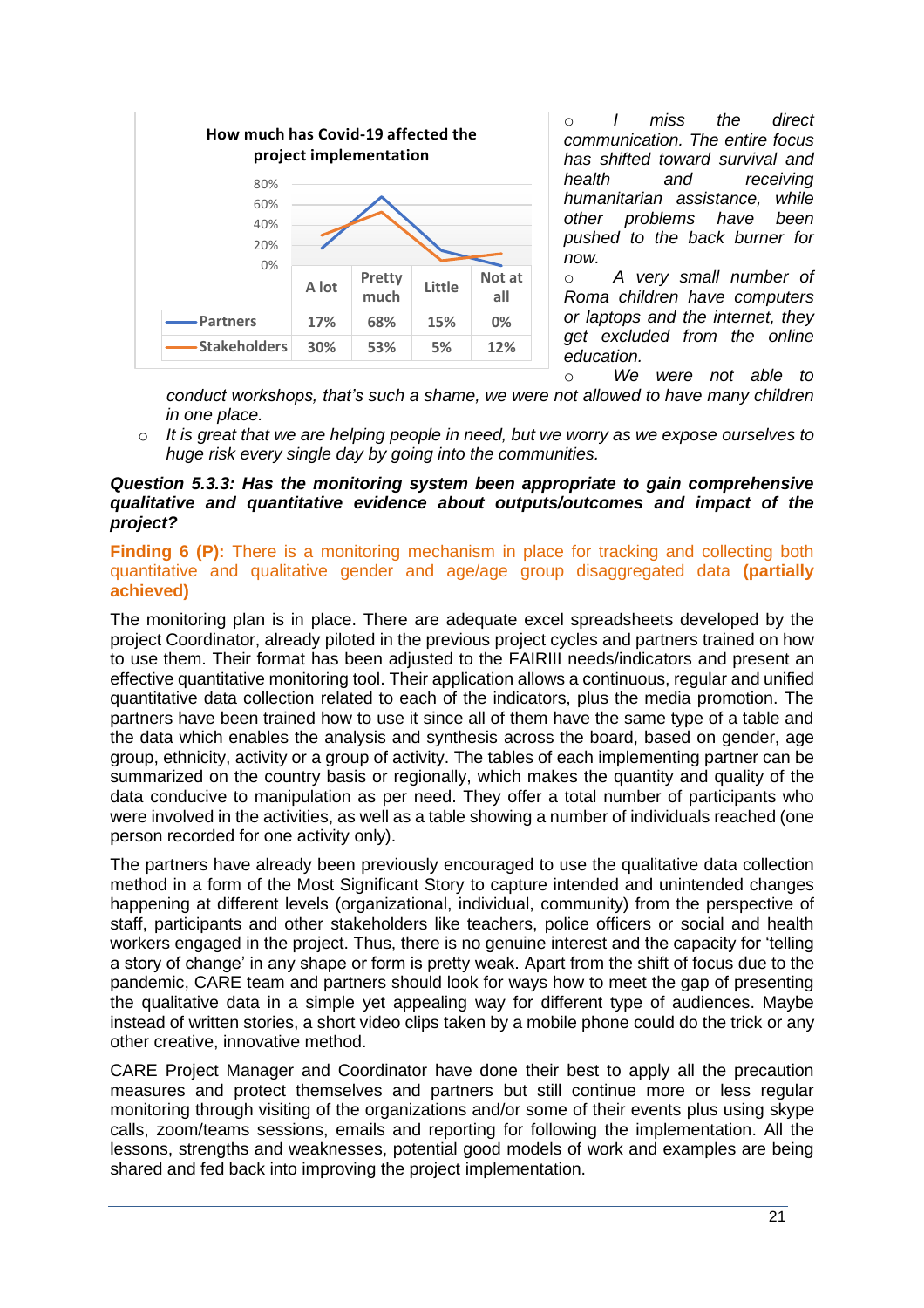#### **Evaluation criterion: 5.4. Efficiency – How well are the resources used?**

#### *Question: 5.4.1 Has the relationship between the devoted resources and results been appropriate and justifiable?*

#### **Finding 7 (F):** The project has achieved the best value for money – **fully achieved** for the given evaluation period

The project design, as well as the resources devoted to each of the project segments, has been assessed as successful. The project participants highly value CARE's participatory approach and flexibility to meet the needs and limitations on the ground. The value for money unique for CARE's projects compared to some other donors is that the sub-grants last longer and therefore the dynamic of the implementation uninterrupted. The portion covering certain percentage of the operational lifts off the constant worry and functioning in the survival mode by the partners which helps them concentrate on the project implementation rather than covering the basic utilities. The hiring of the full-time network facilitators/coordinators is another example of CARE' thinking out of the box approach in responding to the needs and partner suggestions. The interviewees claimed that the amounts of the sub-grants are still relevant and in line with their grant applications in terms of budget allocations and that CARE team is open to assist them in a timely manner if any justified re-allocations need to happen.

However, the administrative/financial system and requirements have been mentioned as limiting and time consuming. To prepare all the paperwork and do the reporting well takes a lot of time and human capacity. It is definitely a great learning opportunity for the Roma CSOs, still a bit too overbearing at times. CARE's overall management and coordination has been praised and commended along the evaluation process, since the core team is working professionally and fully dedicated, in a transparent, respectful and participatory manner.

#### **Evaluation criterion: 5.5 Road to Impact & Sustainability –** up to the point of the evaluation **– What difference is the intervention making & What aspects have the biggest potential for long term effects/changes?**

#### *Question 5.5.1: Is there any evidence that the Project has potential to impact considerably upon the lives of the beneficiaries and What actions/results can be expected to be maintained after this intervention ends?*

**Finding 8:** Solid evidence the project has been collected on a regular basis and used to inform the improved project management points to the key changes and the activities with the highest potential to last after the project is over **(P-partially achieved)**.

The Covid-19 pandemic has been recognized by all the partners and external stakeholders as the **main cause for unintended changes** that have taken place during the course of the project. As already described, it has affected all segments of the project implementation as well as its key actors. The measures imposed by the governments in the three target countries have kept everyone on their toes due to the fast-changing circumstances there were under no ones' control challenging on a daily basis the planning of the project operation. Still, many of the project activities took place, some had to be postponed to a later project stage or were switched to the online wherever possible. Although the Covid-19 pandemic is hard to predict, CARE team and partners strongly believe that the project outcome will be accomplished in its planned or slightly adjusted form.

The results accomplished so far together with those that should be successfully achieved in the following year and a half, will lead toward the set theory of change and improvements in all three domains of change according to ADCs and CARE's Gender Equality Framework – agency, relations and structural level with the gender transformative lens across all the indicators. Here are the key project components with solid foundations set and a high potential for sustainability and impact: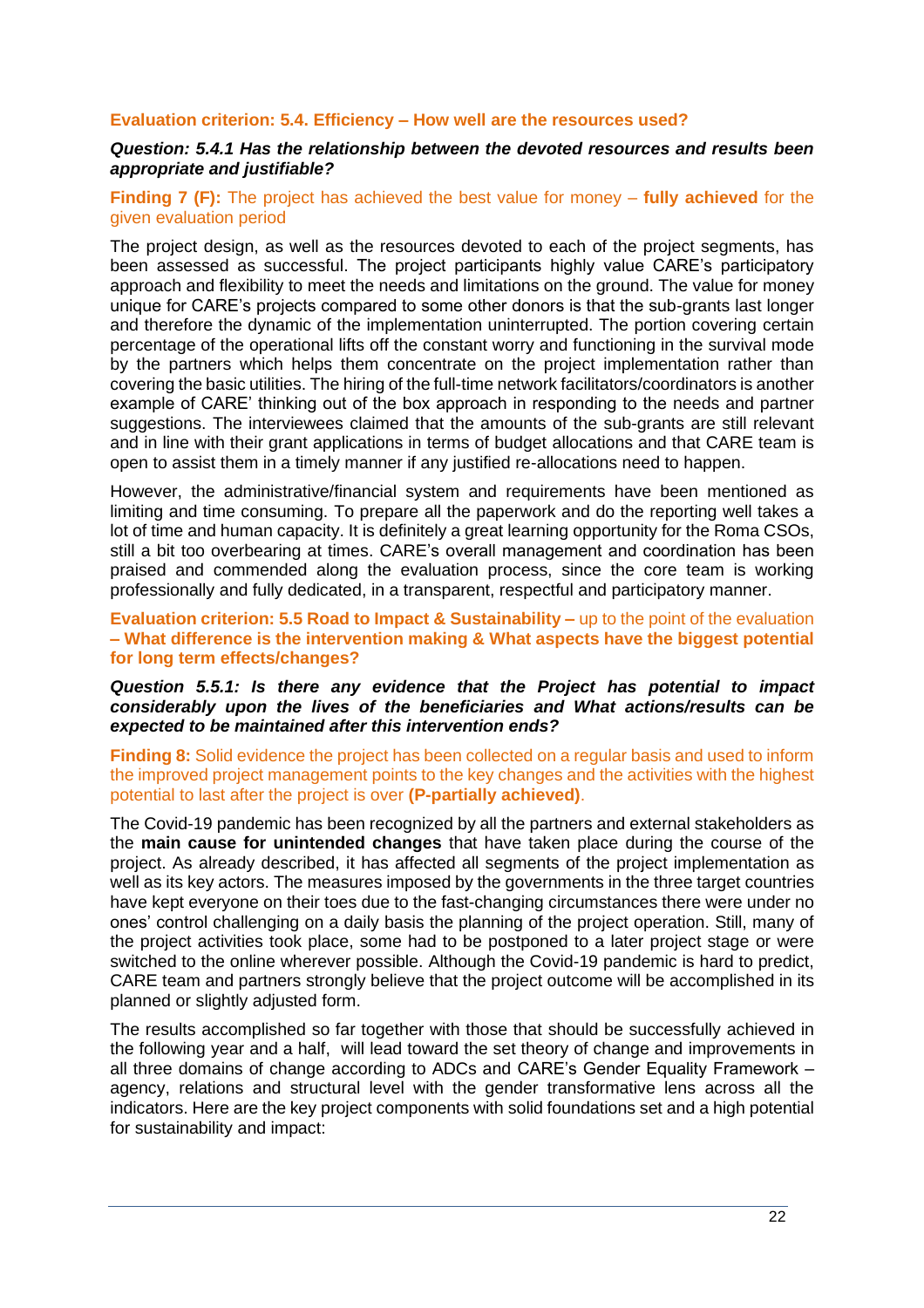**Life skills education:** The Baseline research on the level of changes in knowledge, attitudes and behaviours of the youth and adults in the targeted schools and communities was successfully conducted and clearly shows the connections between the identified and what the project is addressing. In addition, the local Roma and non-Roma young men and women have been trained as peer educators, a very good relationship with the school staff and the Roma leaders have been established and support ensured. The schools and communities have the LSE manual translated and at their disposal to be further copied and used available in the local language and last but not least, the collaboration between the more experienced YMI partners and the FAIRIII sub-grants have been strengthened and could lead to different types of close partnerships in the future – for joint project implementation in-country and cross border as well as for the movement 'Future 4 Youth' building that the YMI partners have started. What the project team should more explore in the next phase, depending on the situation with the pandemic are these two opportunities: YMI youth partner organizations have a) produced a set of online tools and educational material that should be explored and utilized by the FAIRIII partners and b) have the experience and the process in place for conducting the end-line research online if the circumstances won't allow for the face-to-face implementation.

**Community Score Card (CSC):** Although this new method had been at first perceived as 'impossible' to implement in the Balkans context, as some partners have put it, it

has proved to be an excellent tool for the Roma CSOs to become much more strategic in their thinking and acting. By learning how to plan and facilitate the process, they are now more focused on how to better connect and empower, on the one hand power holders as service providers, and on the other the Roma communities as right holders and service users to look for systemic solutions and take the responsibility for their roles in the relationship. The few successful examples described under the 'effectiveness - output 2

After the LSE workshops in our school kids would share the newly acquired knowledge with their parents at home and engage in exchanges on new skills with their peers.

> *Anonymous, On-line Survey for stakeholders*

section' of how an issue can be resolved in the areas to the benefit of all the involved will not change things overnight, but presents a good practice that is perceived by most of the partners as having a great potential for being used as a new model of working when it comes to the accessibility and quality of service provision in the future. The key changes identified relate to the following: a) increased facilitation capacities of the mediators, b) the awareness and more active engagement of the Roma community representatives into the problem solving (from passive service/assistance receivers to active change agents), c) better understanding of the Roma community about their rights but also obligations as well as d) the changed perspective and attitudes of the government institution officials toward the Roma community leading toward more engaged interest and involvement.

° **The national Roma women networks and the regional Balkan Network of Roma Women:** In this segment the changes have been clearly noticed and reported on all three levels as well**:** From the agency level through individual skills and knowledge building of Roma women and organizational strengthening to enabling connecting and collaboration of the Roma and non Roma civil society actors at the national and regional levels to the transformation in structures by influencing the local and national policies and strategies related to Roma and gender equality. Having Roma women coordinating the national networks has been recognized as a crucial move to raise the networks' role, recognition and influence by the Roma communities, Roma male leaders in particular, the government as well as to have the networks seen as potentially being more united and playing a more significant role in the regional and global movements on women's and minority rights, gender equality and social justice. The sustainability aspect has been increased with the a) Coordinators and partners working more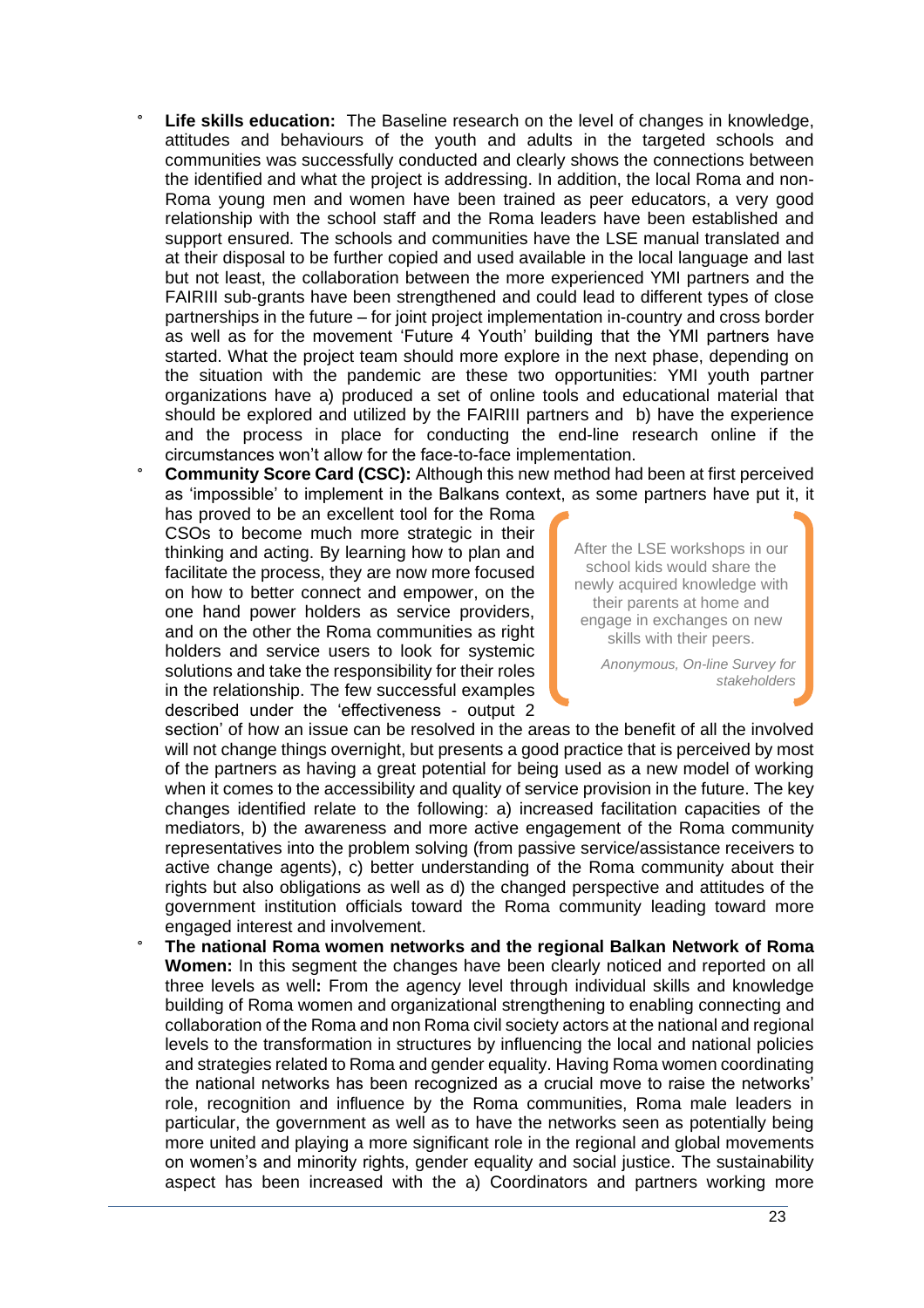intensely on fundraising by applying as a network or a group of organizations (nationally and cross-border) on calls thereby potentially diversifying and strengthening their funding base; b) being regularly present in the media and the public for a and following the trends that inform the networks priorities and c) intensified and more professional part taking in creating or revising relevant national strategies and action plans as well as taking part in assessments on the progress of the target governments in meeting the international treaties and obligations (EU progress reports on women and minority rights, CEDAW, Istanbul Convention etc.)

**Ownership:** Although CARE's role and importance in the management and coordination of the activities is still seen as crucial, compared to the previous FAIR phases, an increased level of empowerment, responsibility and independence has been noted. All project stakeholders understand that the current crisis stricken circumstances require a high degree of flexibility but also personal responsibility and commitment of all the involved actors as well as a high level of mutual support and collaboration that even exceeds the expectations set in a different context before the project start.

### **6. Conclusions**

This section summarizes the analysis of results accomplished based on the evaluation criteria and questions set forth in the Evaluation Matrix (Annex 3):

Relevance, Design & Coherence: The project has been assessed as highly relevant and aligned with the national and international priorities as countries in the EU accession process, confirming that the timing as well as the thematic scope has been well identified by CARE and the partners. On that track, the project logic has been described as comprehensive, well designed, based on lessons learned from the previous phase, developed in a transparent and participatory process with a holistic and a well balanced approach toward addressing burning issues –but also taking into consideration the local, national and regional needs, capacities of local organizations and specifics of the local gaps and context. All the four expected results or outputs are mutually reinforcing and clearly leading toward meeting the specific project objective. They are thereby significantly contributing to the overall project objective which is not achievable by CARE and partners alone over a three year period but is paving a road toward improved socio-economic circumstances and a dignified life free from violence, inequality and discrimination for Roma, women and girls in particular, in the target communities.

CARE's model of working in partnership with local organizations where they actually implement the project, while CARE maintains a role of a mentor, coordinator, broker and facilitator has been assessed as positive and beneficial for empowering local actors to become catalysts of change.

 $\checkmark$  Effectiveness & Efficiency: The evaluation findings about the level of contribution to the envisaged results are assessed overall as positive for the first 18 months of the implementation. Approximately, 2/3 of the intended activities have been conducted and the number of directly reached beneficiaries well on track or even more than planned which is a big success taking into consideration the Covid-19 pandemic and the imposed restrictions that have affected the last third of the assessed period in a way not ever experience before (globally, life threatening, highly infectious) that caused a lock down and serious interruptions of all aspects of free movement and work. However, the evidence shows that the empowering has happened at the individual, organizational levels as well as been reflected clearly in improved relationships among national and regional key partners, Roma partners and local and national government institutions as well between the Roma community and the government representatives (increased understanding, acceptance and mutual trust).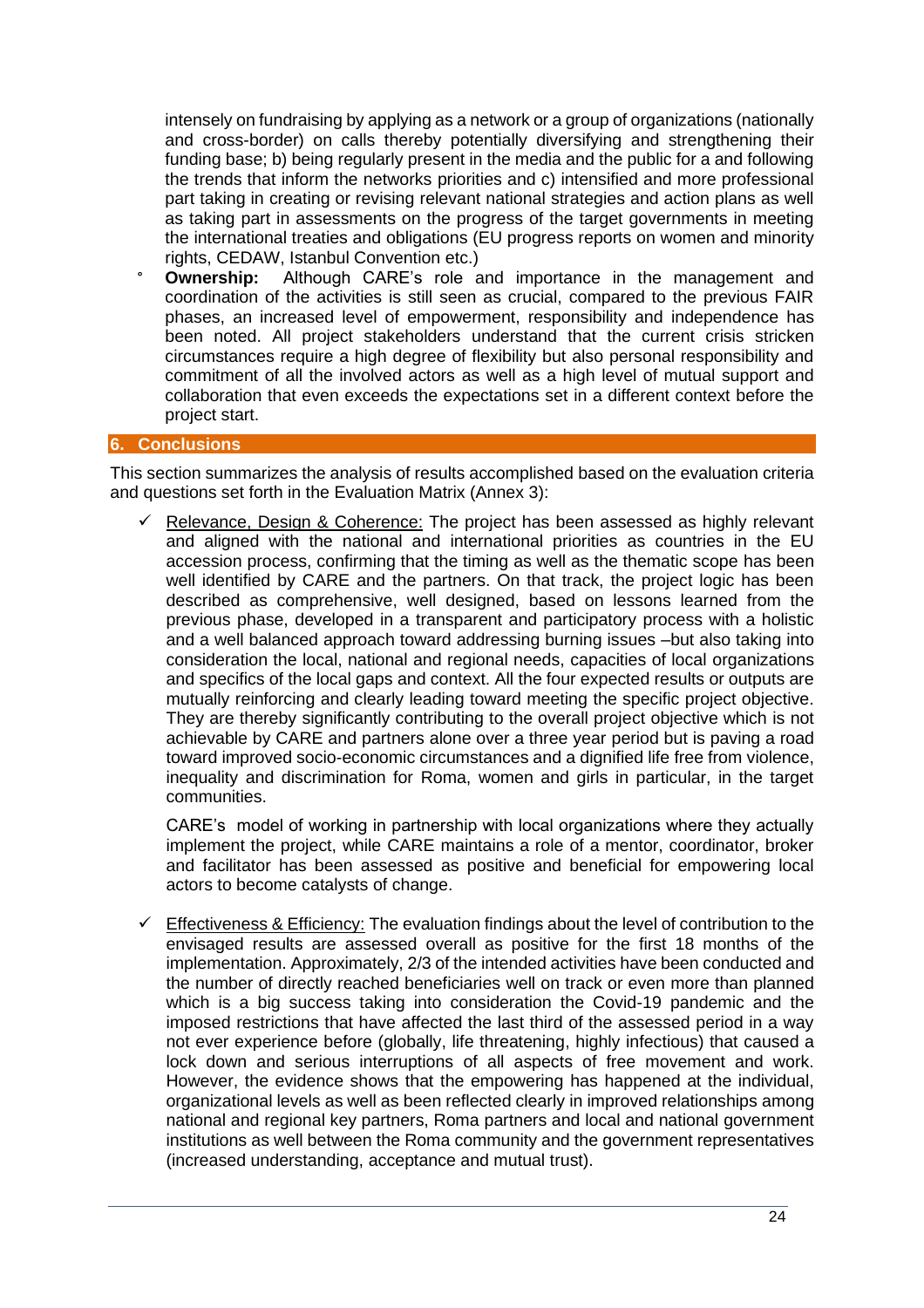Building on and expanding on FAIRII strategy to engage men and boys approach in empowering women and girls on promoting gender equality, healthy lifestyles and prevention of gendered and peer violence has been extremely well received and further developed. The CSC (Community Score Card) and to a lesser degree SAA (Social Analysis and Action) have proven to be useful, however there is still space for improvement in testing the tools and methods for qualitative data collection and analysis as well as exploring online options that would enable and support innovative and creative expressions and initiatives. While the availability and access to the quality IT equipment and solid internet connectivity can be a problem for the Roma youth and communities, mobile phones are being widely used. The activities related to good practice identification and case study development should be prioritized to the extent possible (in particular for the life skills education, community score card implementation and the Balkans network accomplishments as part of the wider regional or global movements). In addition, CARE has used the available resources strategically and efficiently and the overall management has been assessed as effective, supportive and nurturing.

 $\checkmark$  Impact & Sustainability: In spite of the negative effects of the pandemic, the level of impact and high sustainability potential has been recognized in the first three outputs, youth life skills education and community grants and the national and regional Roma women network. The fourth output is yet to be fully addressed and will depend on the circumstances and the opportunities for travelling and gathering of bigger groups of people. On the building agency domains of change – the empowerment of individual

Roma women has happened, from the Roma CSO/NGO staff employed over a longer period of time (salary portion vs. fees) and building their technical and soft skills reporting feeling more self-confident and stronger with increased facilitation and relationship building skills. Organizationally, a large majority of partners/subgrantees report on increased organizational capacities sustainability, improved management practices, strengthened teams, increased

The project has helped us build trust between our community and the local institutions; the communication is more open.

> *Anonymous, On-line Survey for partners*

recognition and visibility, also reflected in the fact that more Roma women are involved in local and national working groups on strategies/action plans development, monitoring. Relations are also being established and improved through mutual exchange and learning not only among project partners regionally, but also among government counterparts from the three countries. Transforming structures by changing norms and attitudes as well as increased influence on the laws and practices is happening as a result of FAIRIII (CEDAW shadow report and LAPs developments, prevention of forced ad child marriage practices, improved level of sexual and reproductive health practices) where Roma women get recognized as important actors in their families, communities and by the government, their voice is being heard and their rights and participation considered.

### **7. Recommendations<sup>2</sup>**

1. Due to the insecurities related to the Covid-19 pandemic and not really knowing what activities will be allowed to be implemented, CARE and partners should reassess the level and type of risks and develop a new implementation plan based on at least a couple of potential scenarios with clear and realistic mitigation measures in place.

 $2\,$  A more detailed description of the first set of recommendations is presented in Annex\_2: Management Response Format